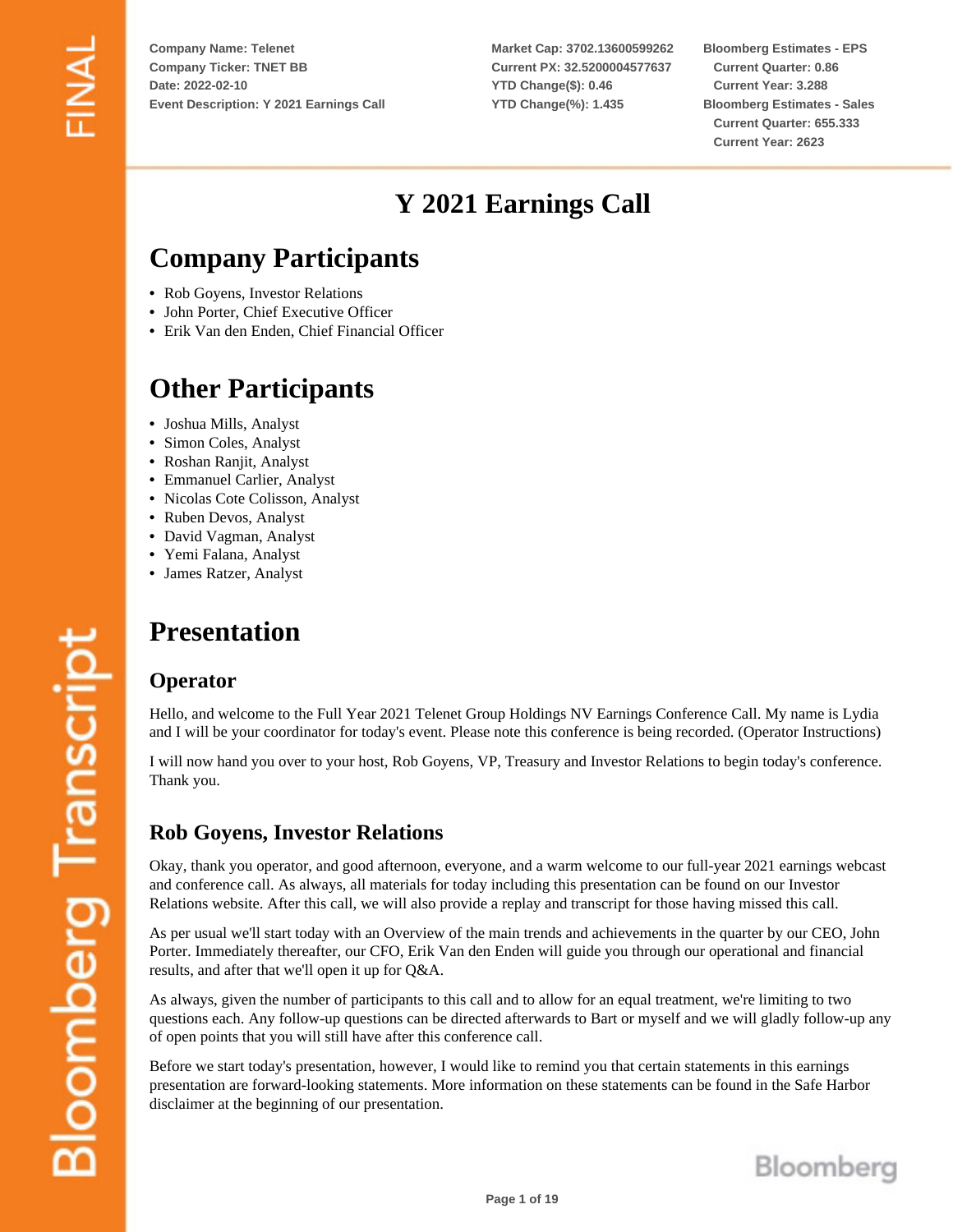**Market Cap: 3702.13600599262 Current PX: 32.5200004577637 YTD Change(\$): 0.46 YTD Change(%): 1.435**

**Bloomberg Estimates - EPS Current Quarter: 0.86 Current Year: 3.288 Bloomberg Estimates - Sales Current Quarter: 655.333 Current Year: 2623**

As of this quarter, we've also changed our adjusted free cash flow definition. To now also include direct acquisition costs and principal payments on additions to network leases, priced in the 2018 InterKabel acquisition. As direct acquisition costs with essentially represent the cost that we make for future acquisitions and our disposals, such as corporate advisory fees were previously noted captured in adjusted EBITDA more than adjusted free cash flow, but also as they are growing year-over-year as you've seen, we will now include them as a separate line item in our adjusted free cash flow.

As for the historical InterKabel/Fluvius lease payments prior to 2008 these were previously not captured in our definition of adjusted free cash flow as they were represented in the financing cash flow. The lease additions after 2008 however, were already included in our adjusted free cash flow definition. So by now also including them in our adjusted free cash flow, will essentially be including all InterKabel/Fluvius lease payments in our adjusted free cash flow definition. To provide a greater visibility on all lease payments to Fluvius/InterKabel in light of the ongoing discussions on the data network of the future in Flanders and the implementation of the future NetCo.

For more information concerning the free cash flow definition, I refer you to Section 5.2 in our earnings release, but also to the toolkit where you can find a reconciliation between the previous definition and the new definition.

With that long introduction, let me now hand over to John for the rest of the presentation.

## **John Porter, Chief Executive Officer**

Thanks, Rob and good day everyone.

Once again in 2021, we delivered a really fine set of results. We continued our operational momentum and succeeded in further expanding our fixed mobile of converged customer base by almost 108,000. Of which over 36,000 came in Q4, which is a clear acceleration relative to prior quarters. This shows the ongoing momentum for our new ONE and ONEUp FMC offers, which we launched in April of last year.

We managed to achieve growth in all segments as well adding almost 50,000 net, mobile postpaid subs 29,000 broadband and almost 9,000 digital TV subs. We also successfully completed our analog switch off program at the end of last year. And as a result, only retain a small proportion of basic video subscribers.

From a financial perspective, we succeeded in returning to organic top line growth in 2021, which was not just driven by a recovery in our media business, but also by modest subscription revenue growth with nearly 1% top line growth and a 1.6% adjusted EBITDA growth, both on a rebased basis. We delivered on our full year guidance.

One of the key attributes of our company remains our leading infrastructure and continued focus on in-home connectivity experience. This translates into top quality in-home connectivity with a weighted average download speed of 238 megabytes per second, up 12% year-on-year. At the end of last year we nearly reached the milestone of 1 million WiFi boosters representing around 57% of our broadband customer base. And we executed firmly on our shareholder remuneration policy distributing EUR319 million of capital back to our shareholders in 2021 by a dividends and our ongoing share buyback program.

This slide nicely illustrates how eventful and intense 2021 has been for Telenet. I just wanted to highlight a couple of things such as the launch of ONE, our new FMC product lineup. The numerous initiatives we did for our society, such as a refresh of our essential Internet bundles distribution of laptops and connectivity in schools. We also launched commercial 5G services in December last year and announced our intention to create an independent self-funding NetCo structure together with Fluvius and the strategic review of our towers. I'll come back to these two transformational projects in a few minutes.

We continued our digital transformation trajectory and will finalize our IT modernization project this year. This will deliver a state-of-the-art platform with enhanced capabilities to further drive and personalize the customer experience, while substantially reducing our time to market. In the meantime accelerated by this still ongoing pandemic, we significantly increased our online sales.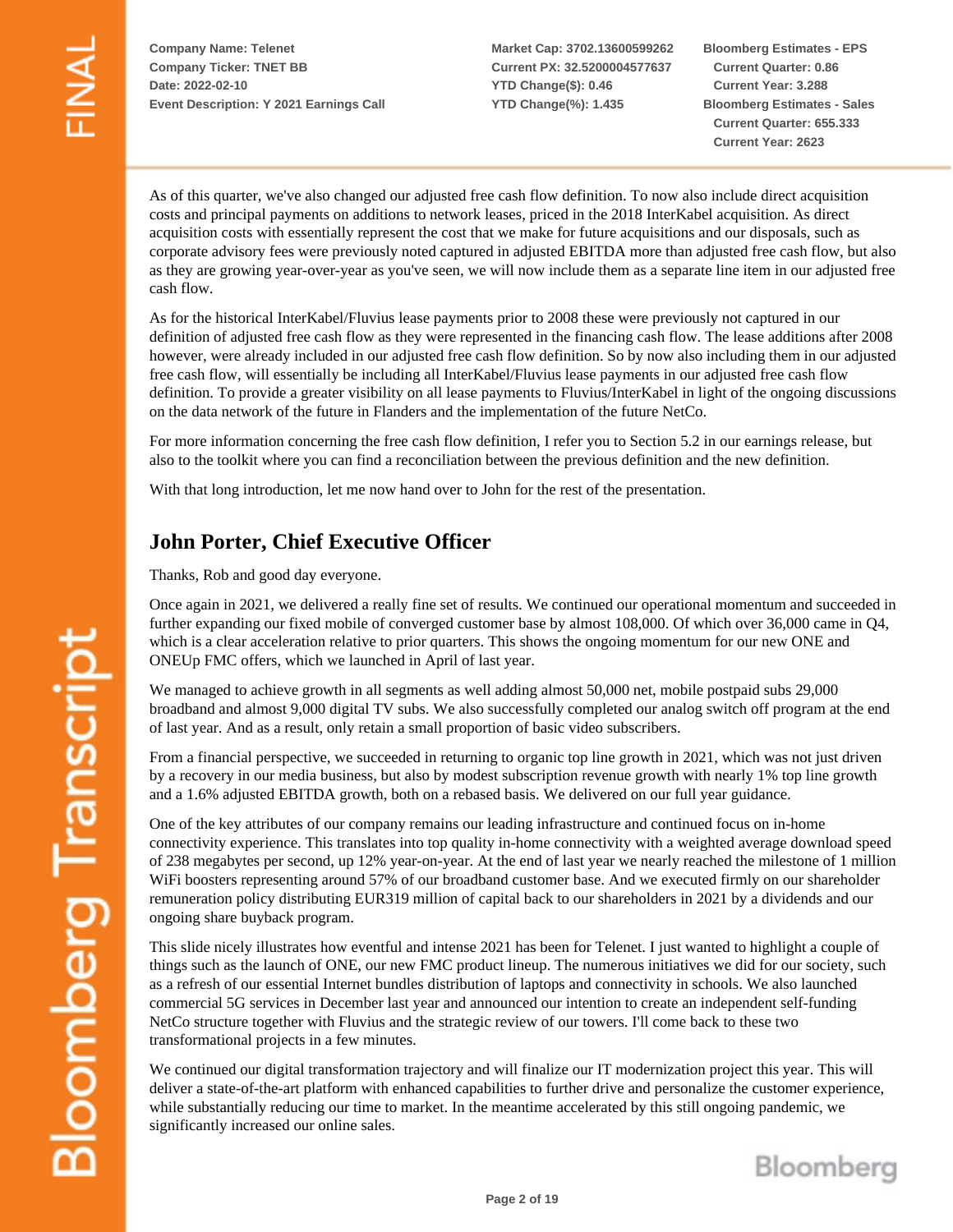**Market Cap: 3702.13600599262 Current PX: 32.5200004577637 YTD Change(\$): 0.46 YTD Change(%): 1.435**

**Bloomberg Estimates - EPS Current Quarter: 0.86 Current Year: 3.288 Bloomberg Estimates - Sales Current Quarter: 655.333 Current Year: 2623**

We also observed an increased take-up of digital migration and up-sell and we are serving our customers also more and more in digitally assisted fashion. When we sell a set-top box solution online nearly 40% are fulfilled by the customer him or herself. Thanks to all the efforts I mentioned, we once again delivered on our full year 2021 outlook and ticked all the boxes, but realizing nearly 1% organic revenue growth and 1.6% increase in adjusted EBITDA.

Our operating free cash flow remains stable and bottom line, we outperformed the midpoint of our adjusted free cash flow range by EUR1.2 million. We also achieved our medium-term operating free cash flow CAGR target between 6.5% and 8% as we managed to grow this metric, up by 6.9% over the three-year period.

Looking forward to the current year, I'd like to share with you the main strategic building blocks. We will further elaborate on these at the next Capital Markets Day, which we intend to host in early June of this year. First of all we want to continuously grow our core connectivity business by focusing further on fixed mobile convergence, but also by leveraging on customer intimacy and differentiating via that tactic.

Secondly, we what to expand our new business segments, like the Park, Internet-of-Things, Smart Homes and certain home appliances. B2B will become even more important as a growth engine for us combining our strong connectivity propositions with integrated IT services. And finally, we are convinced that our entertainment business is set for another chapter of growth by focusing on local content, smart advertising and international expansion.

Our media business as far larger than just De Vijver Media business that we are consolidating as it also includes other partnerships like our OTT service streams, Caviar which is a national and international content powerhouse and our advertising hub as in data. In the past few years, we deliberately invested for growth and will continue on this path in 2022. This includes amongst others selective investments in 5G and fiber as Erik will explain later in part of our '22 outlook.

ESG is an integral component of our strategy and is well embedded in our D&A. It is built around three axis being progress, empowerment and responsibility. We want to help bridge the digital divide by offering connectivity solutions for all in combination with hardware, technical support and basic digital skills training. We are a responsible employer who grows and develops future proof talent who respects the diversity of all and who cultivate fosters and preserves a culture of inclusion in belonging. And we are also committed to improve our environmental performance by becoming net zero in our own operations by 2030. We have recently committed to adopt the science-based targets.

2022 will be a pivotal year for Telenet in which we aim to complete two major strategic projects. Firstly, we continue to engage in constructive discussions with Fluvius on the data network of the future in Flanders and remain confident of our ability to enter into binding legal documentation in the spring as earlier mentioned.

Secondly, we have made good progress on the strategic review of our mobile tower business including a preliminary market assessment, which we will finalize towards the end of Q1. The Board of Directors of Telenet remains highly committed to continue to execute on the Company's shareholder remuneration policy.

The Board proposes to the April 2022 AGM to approve a final gross dividend of EUR1.375 per share, which represents 50% of dividend floor and complements the intermediate dividend we paid in December last year. We're also making good progress on our share buyback program, which will be completed by the end of February.

With that, I'll now hand it over to Erik.

## **Erik Van den Enden, Chief Financial Officer**

Thanks, John and welcome everybody on our earnings call.

As John just mentioned 2020 has been a busy year with a couple of big strategic files ongoing, but I'm happy to see that we also at the same time kept the eye on the ball and we were able to sustain our operational and financial performance in the last quarter, which allowed us to deliver on our full year guidance.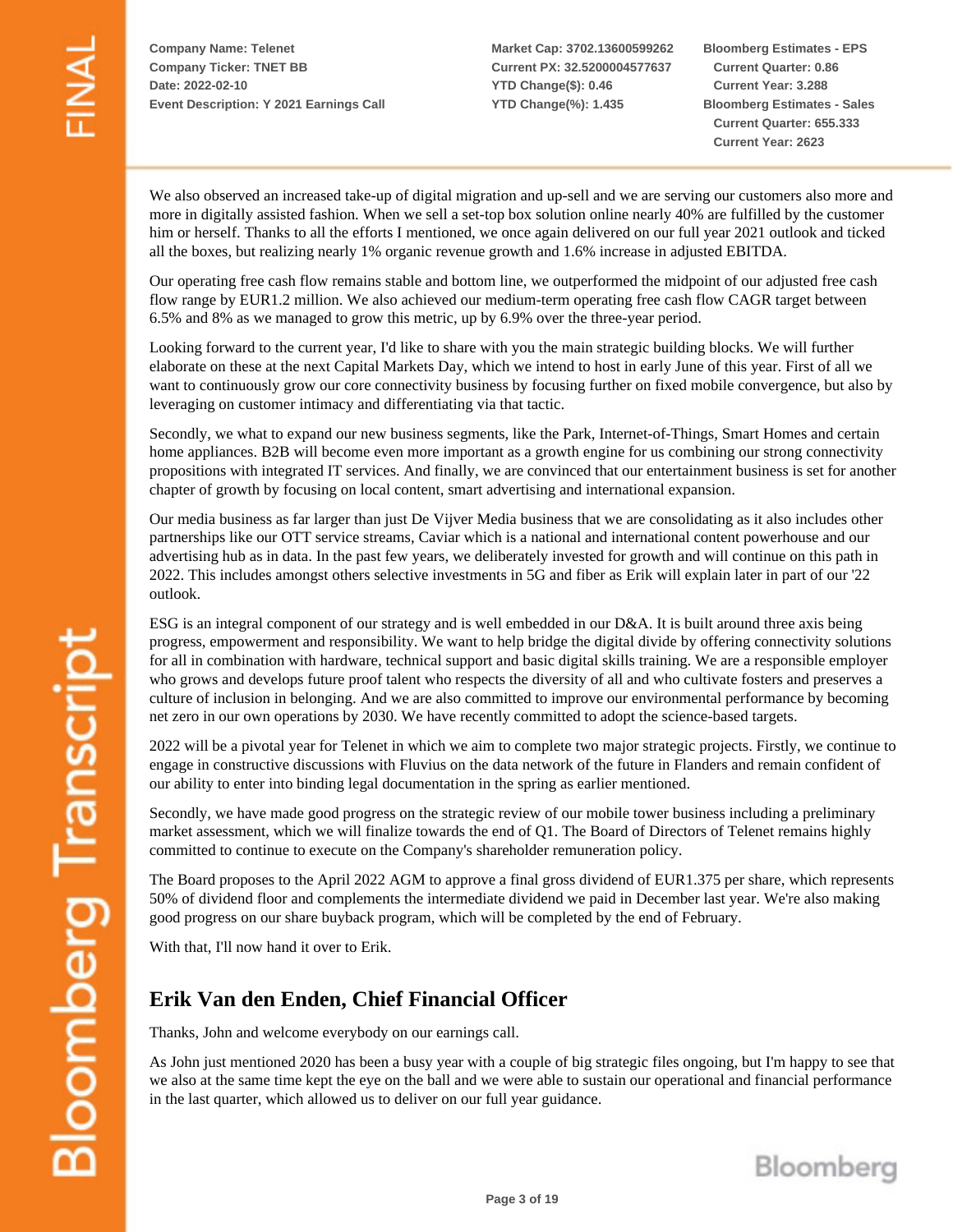**Market Cap: 3702.13600599262 Current PX: 32.5200004577637 YTD Change(\$): 0.46 YTD Change(%): 1.435**

**Bloomberg Estimates - EPS Current Quarter: 0.86 Current Year: 3.288 Bloomberg Estimates - Sales Current Quarter: 655.333 Current Year: 2623**

So I'll take you through the numbers. Starting with our operational performance on Slide 13, we're quite happy to see that we posted a solid operational performance in the fourth quarter with an acceleration in the uptake of our net new fixed mobile converged customer base to just over 36,000. And these number clearly underpins the continued traction of our ONE and ONEUp bundles, which we launched earlier in the year in April, to be more precise.

On top of the FMC rate, we're also able to further expense our broadband RGU base by just over 6,000 RGUs and that came with a nice split between residential customers and business customers. Thirdly, thanks to our successful end of year promotions but also the continued cross-selling from ONE and ONEUp. We were able to achieve over 13,000 net mobile postpaid subscribers.

And finally, we've also completed our analog switch-off project in the TV space, which allowed us to drive a solid uptick in our enhanced video or digital TV subscriber base in Q4, leading to net growth into 2021

Turning to top line. Consistent with our outlook we've been able to reverse the negative trend from the previous years in revenue into 2021. For the full year, we generated revenue of almost EUR2.6 billion, which was up roughly 1% year-on-year both on reported and rebased basis. And the growth was not just driven by an anticipated recovery in our advertising in production, revenue, which by the way, was double digits but it was also thanks to modestly higher subscription revenue in our core of our business.

Our subscription revenue for the full year 2021 was up 1.2% year-on-year as you can see on the graph. In Q4 specifically, our revenue was broadly stable both on a reported and rebased basis as higher subscription revenue was offset by lower B2B revenue due to seasonally lower revenue in our ICT business.

Then turning to the cost side. As has been the case in previous periods we maintained a tight focus on cost, although our year-on-year comparison versus 2020 has started to become more challenging given the strong impact of COVID that we saw last year. Against this backdrop, we managed to keep our operating expenses broadly stable, which was driven by a decrease in direct costs and sales and marketing but at the same time offsets by increases in our other cost lines.

Let's then have a look at our adjusted EBITDA. On a rebased basis our full-year adjusted EBITDA increased almost 2% year-on-year driven by healthy organic top line growth and stable operating expenses as we just discussed. We succeeded in expanding our adjusted EBITDA margin by 40 basis points versus last year, obviously from a high and solid base.

In Q4, our adjusted EBITDA reached EUR340 million, which was up 1% year-on-year. Again, both from reported and rebased basis reflecting lower direct and sales and marketing expenses which more than offset the increase in the other costs.

If we then turn to the next slide and we look deeper into accrued capital expenditure. You can see that our accrued CapEx for the year reached nearly EUR636 million, which is 6% increase versus last year and equivalent to approximately 25% of revenue over the period. This was primarily driven by the recognition of the U.K. Premier League broadcasting rights in the last quarter, a contract renewed on an exclusive basis for the next three years. Moreover, the CapEx of 2021 also reflected the temporary extension of the 2G and 3G Mobile licenses awaiting the start of the multi-band spectrum auction at the end of the second quarter of this year.

If you were to exclude the recognition of certain football related broadcasting rights, the extension of the mobile spectrum and also certain lease related capital additions from our accrued CapEx, our 2021 number would be more or less EUR540 million and that would have been equivalent to 21% of revenue, which would be broadly in line with the prior year.

Let's then zoom in on operating free cash flow or adjusted EBITDA minus property and equipment additions as we started to call it as of the previous quarter. So that metric the EBITDA minus P&E additions has been our key financial metric over 2018 to 2021 strategic plan where we promised to deliver on a target CAGR between 6.5% and 8% over the three-year period.

In 2021 we posted flat results on a rebased basis and excluding the recognition of football broadcasting rights and mobile spectrum licenses. As well as the impact of certain lease-related capital additions on the CapEx. At the same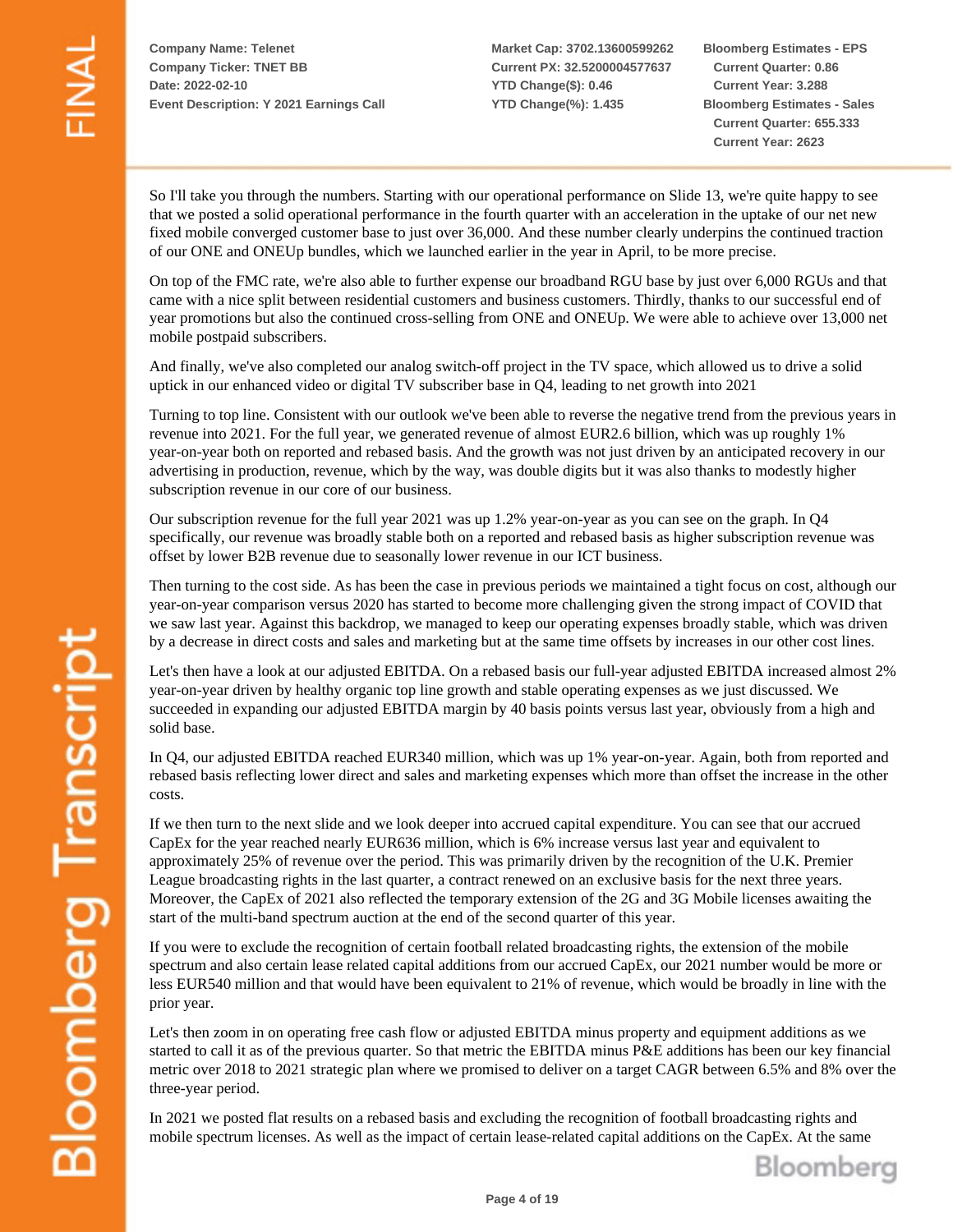**Market Cap: 3702.13600599262 Current PX: 32.5200004577637 YTD Change(\$): 0.46 YTD Change(%): 1.435**

**Bloomberg Estimates - EPS Current Quarter: 0.86 Current Year: 3.288 Bloomberg Estimates - Sales Current Quarter: 655.333 Current Year: 2623**

time, we also finished the three year period having achieved on the target CAGR with an actual of almost 7% for the three years compounds.

Then if we turn to slide and we zoom in on free cash flow generation, we exceeded the midpoint of the target range that we had announced being EUR420 million to EUR440 million which represents a 4% year-on-year increase on a apples-to-apples basis. The growth in adjusted free cash flow was driven firstly by nearly EUR50 million lower cash tax paid, secondly by EUR9 million lower cash interest expenses, which is a result of the refinancing of our term loans that we executed at the beginning of 2020. And thirdly, partially offset by a EUR5 million decrease in our vendor financing.

In Q4, specifically, our adjusted free cash flow was nearly 26% lower as a result of a lower contribution from our vendor financing program relative to the fourth quarter of last year purely due to seasonality in some of our payments. And as Rob mentioned at the beginning of our call, we've also changed the definition of our adjusted free cash flow, which will now include direct acquisition costs and also principal payments on addition to network users prior to the 2018 InterKabel acquisition.

This has an adverse impact of EUR12 million in terms of direct acquisition costs, and EUR14 million with respect to the network leases respectively in the adjusted free cash flow for 2021. And for 2022, we expect roughly the same impact from these two items, which is fully embedded in the guidance for next year.

If we then take a look at our debt position. As for long time, we continue very strong liquidity in long-term debt maturity profile. At the end of the year the weighted average debt maturity excluding commitments underpinning the financing was 6.5 years. And we do not face any debt amortizations or repayments before March 2018.

In terms of our liquidity position, if you combine our undrawn available liquidity under the revolver and our cash balance that stood at almost EUR700 million at the end of last year. And finally, all of our floating debt has been swapped into fixed debts limiting the overall exposure to future interest rate swings.

Moving on to net total leverage we were exactly at the middle of the range of the 3.5 to 4.5 times at the end of December, which is a very small increase from the 3.9 times, which was the leverage at the end of Q3. And that is a direct result of the EUR150 million intermediate dividend that we paid in the course of this year. And of course also the progress that we have made in our buyback program. But all very stable as you can see from this graph.

And then I'll finish off with the outlook for 2022. John already mentioned it, 2022 is going to be really a pivotal year for Telenet in which we aim to complete two major strategic transactions and the impact of these transactions are not included in this guidance. They will be reflected even when the closing of these transactions may happen.

If you start with top line, we expect to be able to keep the momentum that we built in 2021 and we are aiming to have our second consecutive year of top line growth where we target a number of more or less 1%. If we then take a look at EBITDA despite the outlook for higher staff related expenses following the mandatory indexation at the beginning of 2022 of 3.6% and also the adverse impact of higher energy prices on our network operating expense, we still expect to be able to grow our EBITDA by around 1% for 2022 through a continued focus on our operational expenses and tight cost control more in general.

2022 is another year of investments and we will accelerate some of these investments mostly into the 5G and the network area, which means that we expect accrued CapEx to reach around 25% of revenue. And this, if we would exclude those two investment buckets, the CapEx intensity would have been around the 21% of revenue that we have seen in 2021.

Finally, we target a stable adjusted free cash flow as compared to 2021 which means that we will be able to absorb the negative impact from the higher investments in our free cash flow to certain working capital improvements and by keeping our vendor financing commitments broadly stable compared to 2021.

Doing so, we more than cover our annual gross dividend of EUR2.75 share which is equivalent to approximately EUR300 million around. As a reminder, our full year 2020 adjusted EBITDA outlook includes around EUR30 million cash outs related to the direct acquisition costs and the principal payments on pre-acquisition additions to network. And when I said the 2020 adjusted EBITDA outlook of course I meant the 2022 adjusted EBITDA outlook.



**Bloomberg Transcript**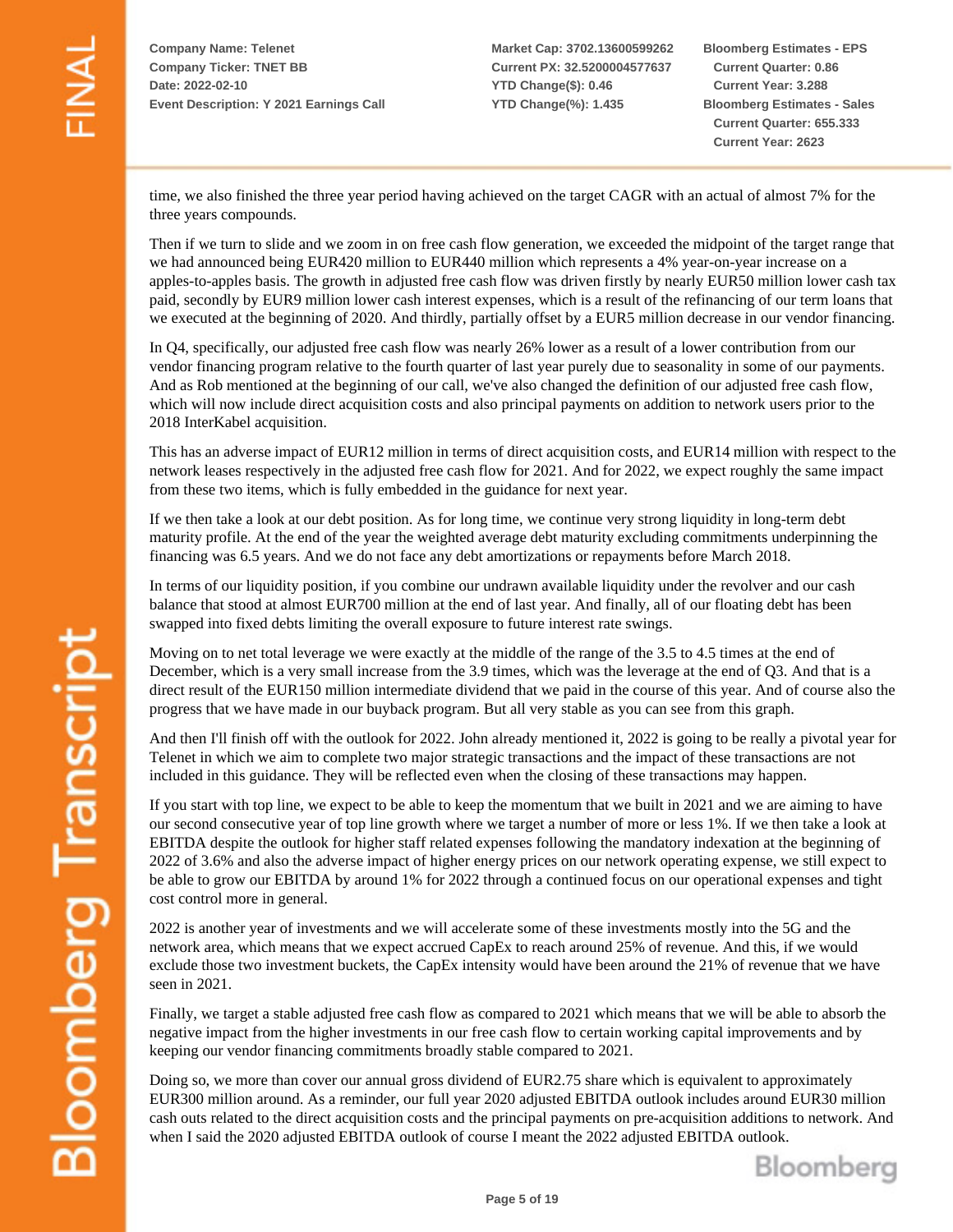**Market Cap: 3702.13600599262 Current PX: 32.5200004577637 YTD Change(\$): 0.46 YTD Change(%): 1.435**

**Bloomberg Estimates - EPS Current Quarter: 0.86 Current Year: 3.288 Bloomberg Estimates - Sales Current Quarter: 655.333 Current Year: 2623**

So this concludes the management presentation. I will now hand it back to the operator for Q&A. And as Rob mentioned at the beginning of the call, we would appreciate if you could perhaps keep it to two questions per analyst. So, back to you, operator.

# **Questions And Answers**

## **Operator**

Certainly (Operator Instructions) We begin with Joshua Mills of BNP Paribas Exane. When you're ready, please proceed.

## **Joshua Mills, Analyst**

Hi guys. Hope you can hear me and thanks for presentation. So I got two questions, one on the CapEx and one on some of the cost pressures you highlighted in the press release. So on the CapEx, I guess it seems fair to assume that most of that EUR100 million step up this year is due to fiber upgrades? I'd love to know how your, can you kind of, got to that guidance on standalone basis the assumptions behind both the number of lines that you're looking to upgrade and the cost of doing so on a per line basis. And so perhaps if you could give some more color there, would be great.

And then secondly on the outlook for 2022 EBITDA you've highlighted wage cost and energy inflation as pressure points? I'd just be interested in how you expect marketing in HFC [ph] to develop next year, it looks like you did a good job on reducing spend in 2021 a few other operators have said that basically that was a headwind going into 2022 and just some thoughts around that and other cost-cutting opportunities you see to offset the pressures on the OpEx base? Thank you.

## **Erik Van den Enden, Chief Financial Officer**

Yes, I'll maybe first take the question on CapEx. And so, to be honest the increase in CapEx, of the EUR130 million the largest share of debt is actually not -- fixed network-related expenses. It is mostly the 5G investment. And so, other the increase -- there was significant increase in 5G spend last year was a year where we did mostly pilots and smaller spends. 2022 is the year where on more broad basis we will be expanding and upgrading the network. So, to be honest that is the bulk of the increase.

Secondary, I would also just like to highlight that from a commercial basis we are also intensify and accelerating the rollouts of our in-home connectivity solutions. We know that is key for the experience of the customers of broadband and that is also an increased spend. So more specifically about the investments in the network I think already last year, we indicated that as some of our competitors are opening up streets to rollout the fiber network, this represents for us a unique opportunity in the sense that if we decided at that time to join them that allows us, first of all to make sure that their network is future proof.

But secondly if we don't do that under Belgian civil law you are not able to reopen those streets for five years. So we have decided already last year to make sure that whenever this civil works happen that we also put our infrastructure in there. This is not yet a full fiber rollouts. What we are doing there is mainly ducting and the reason we do that is that those ducts are both -- they are useful in a mixed strategy. So I think we already highlight a couple of times that we see the future evolution of our network as a mixture of HFC and of fiber, but whether -- in a certain area we would either go to a fiber optic network in the last mile or whether we keep it in an HFC network where over time we will upgrade to DOCSIS 4.0, those ducting are always useful simply because also DOCSIS 4.0 upgrade great will require further kind of bringing the fiber closer to the last mile.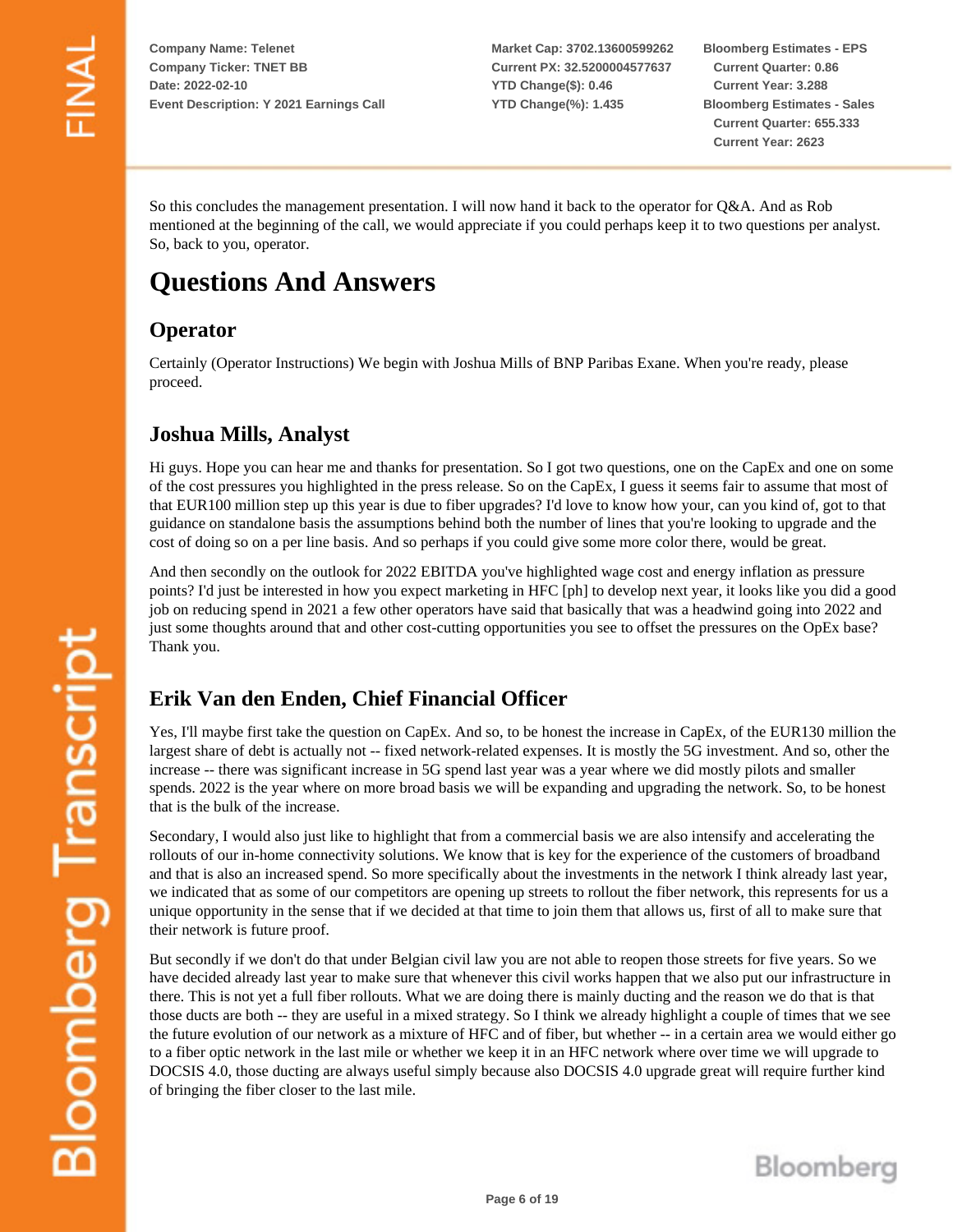**Market Cap: 3702.13600599262 Current PX: 32.5200004577637 YTD Change(\$): 0.46 YTD Change(%): 1.435**

**Bloomberg Estimates - EPS Current Quarter: 0.86 Current Year: 3.288 Bloomberg Estimates - Sales Current Quarter: 655.333 Current Year: 2623**

So it is a future proof strategy, again it is a unique opportunity, if we don't do it, we cannot do it anymore for five years and that is very much also the strategy that we are falling for 2022. So it is not necessarily a kind of direct fiber related investment, it is really an upgrade of our network making sure whatever strategy, we decided to deploy in that area, we are ready to do so.

## **John Porter, Chief Executive Officer**

Yes, and on the impact of inflationary pressures, I think we are confident that we can absorb fair bit of that through a focus on areas in which we see some significant tailwinds. First of all on overhead, we continue to make a lot of progress on that. We did have, compared to 2021 where we had a lot of transformational activity going on and a lot of G&A overhead going into that transformational activity. We're downscaling some of that and really this year is mostly about execution.

The productivity of our agile operating model means that we can continue to execute and implement new things without expanding our labor force, but in fact finding less utilization of managed services an outside consulting in these kinds of things in 2022. We're also probably the biggest opportunity for us in 2022 and 2023 that you'll see is the overall downward trajectory of the cost to serve. So as we implement our digital transformation as we bring data forward and real-time predictive analytics into our operating model, we're seeing the cost to serve continue to come down, our customers utilizing our most cost efficient channel, which is our digital channels, which we pointed out even in 2021, we started to see some good results there. So there are elements across our whole business that we hope to utilize in terms of offsetting inflationary pressures.

I think of course its February and we're still looking at a year of potential volatility there. So I think, we're relatively conservative in our outlook to try to cope with that potential volatility, but we have a lot of levers to pull on that front, which we look forward to putting in place.

## **Joshua Mills, Analyst**

All right, thank you very much.

#### **Operator**

(Operator Instructions) Our next question comes from Simon Coles of Barclays. When you're ready, please go ahead.

#### **Simon Coles, Analyst**

Hi guys, thanks for taking the questions. Just one following-up on the CapEx, really and so you said most of it was for 5G, can we assume that this is sort of the peak 5G investment here, how should we think about that 5G CapEx maybe over the next couple of years? And then on the sort of opportunistic fiber or in CapEx, if you are able to -- presuming you are going to find this deal with Fluvius is that CapEx that we could be expecting to move to that venture in the future, if that is something that happens? And then could you just comment a little bit on the sort of the underlying, CapEx trends that you otherwise. So I think that's the CP sort of hand is going up, is that something that's just structural that is going to stay with us for the coming years?

And then secondly, we saw obviously OBEL won the bid for VOO before Christmas and they've given some synergies. And so, and I'm just wondering can you provide any update on what your plans are for may be going off the broadband customers in the south of Belgium or is that something you want to wait until we get sort of regulatory decision on that deal? Thank you.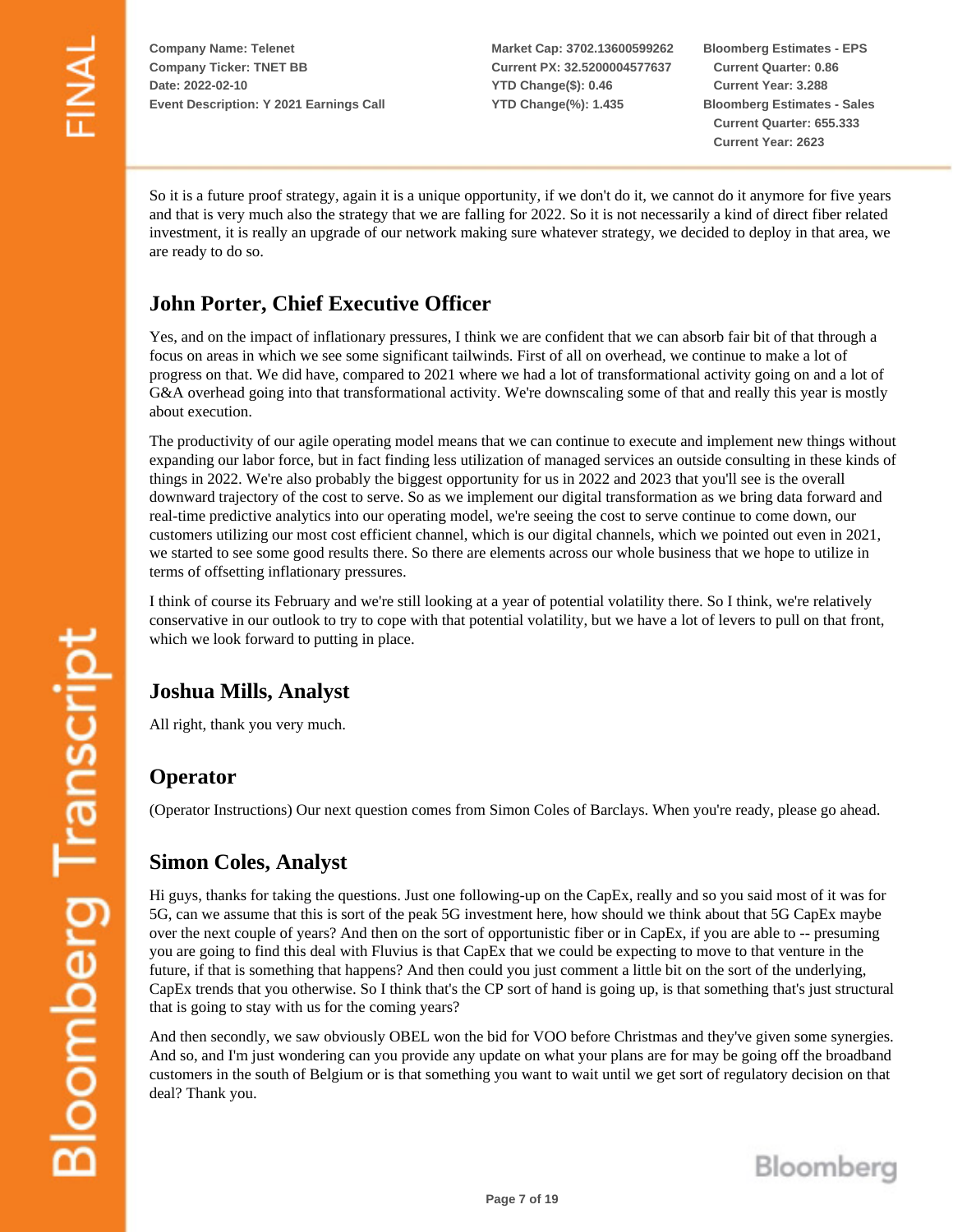**Market Cap: 3702.13600599262 Current PX: 32.5200004577637 YTD Change(\$): 0.46 YTD Change(%): 1.435**

**Bloomberg Estimates - EPS Current Quarter: 0.86 Current Year: 3.288 Bloomberg Estimates - Sales Current Quarter: 655.333 Current Year: 2623**

## **Erik Van den Enden, Chief Financial Officer**

Yes, I'll take these questions. So maybe starting with the second one, I think as you hint yourself Simon is definitely too early to talk about that in the sense that there is indeed an important regulatory process that we rollout over the next year. It's quite obvious that if you look at the landscape there used to be three fixed players in the volume markets with VOO Orange and Proximus. It's obvious what is happening through this combination. So we don't think that is a viable solution. And so, we expect kind of regulatory process to unfold. Depending on that I mean, we will make up our strategy. But so far, there is nothing decided I think it's just too early to talk about that.

Secondly, on the CapEx work, I guess quite a couple of questions there. I think one of the questions was around these ducting whether this is something that ultimately also makes sense and under the Fluvius. Of course, it does make sense, no doubt about, I mean if we do sign the deal with Fluvius and we can elaborate a bit on that, but we are very confident that that will happen before we do our Q1 announcement, so basically during spring. Of course these investments will be very useful and kind of part of the plan, but at the same time as I explain, I mean they also just makes sense from the standalone perspective.

These are investments that which has to do anyway over the next couple of years as you would further upgrade our networks to DOCSIS 4.0. So it is just an opportunity that is accelerated simply because both utility companies, but also our competitors open up the streets. And again if we don't go now we cannot go for the next five years. So it is, as I mentioned an investment that makes sense from all the angles that you look at with or without a deal with Fluvius.

Then I think secondly, your question was about 5G. So definitely 5G I mean we are rolling out at a faster pace than last year, you could argue that last year, the investment in 5G, we're still very modest in the sense that we did a couple of folks, we started to rollout some 5G sites between in the most dense area. We have a plan for the next couple of years, it's not a one-year effort.

But having said that, of course, 2021 is a year where we will be at run rate investments so definitely already sizable investments that will evolve over time where we will build a network over a couple of years.

## **John Porter, Chief Executive Officer**

I think we can say specifically that we're targeting 97% population coverage by 2025. So it's it relatively balanced between now in 2024.

#### **Erik Van den Enden, Chief Financial Officer**

So we think that 2022 until 2024 are going to be years where we really build the network. So those are going to be the most intense years in terms of CapEx. By 2025, we expect to kind of essentially have most of it and then we are through that cycle.

## **Simon Coles, Analyst**

Okay, that's great, thank you very much.

#### **Operator**

Right, we'll move on to our next question from Roshan Ranjit of Deutsche Bank. When you're ready, please proceed.

## **Roshan Ranjit, Analyst**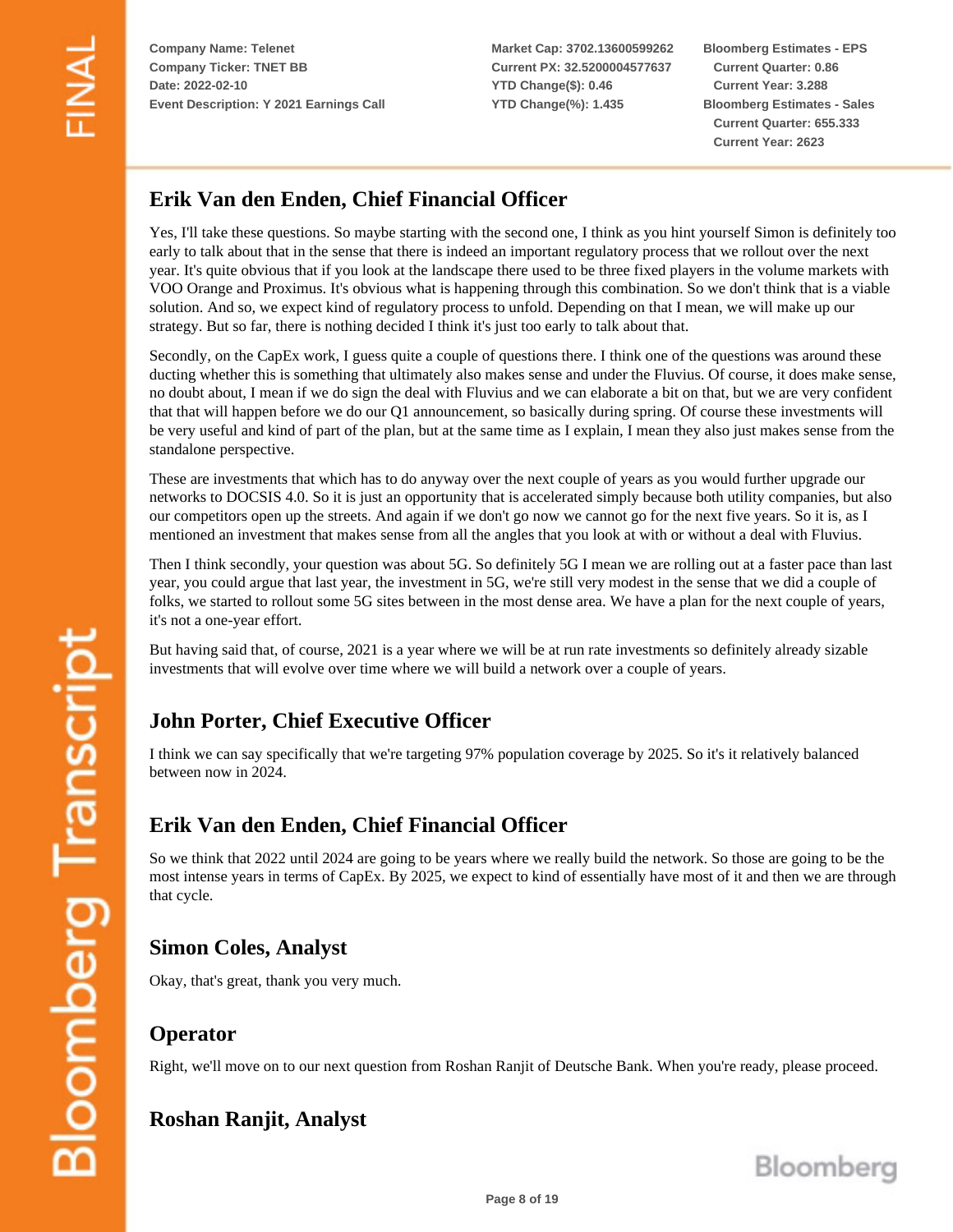**Market Cap: 3702.13600599262 Current PX: 32.5200004577637 YTD Change(\$): 0.46 YTD Change(%): 1.435**

**Bloomberg Estimates - EPS Current Quarter: 0.86 Current Year: 3.288 Bloomberg Estimates - Sales Current Quarter: 655.333 Current Year: 2623**

Great, thanks for the questions, afternoon, everyone. Just following up on, sorry on the two previous questions regarding - I guess CapEx ultimately. And you talked about the Fluvius deal hopefully Erik when you said, signed by the spring. And in Q1, Q2 is this still the intention to deconsolidate CapEx because clearly your guidance for FY '22 incorporates the CapEx hike being consolidated a free cash flow numbers?

But when should we think about the stage at which you could deconsolidate that is that something more into FY '23. So - we shouldn't expect a further CapEx hike in 2023 because if we think about the rollout with your competitors as you said, last year it was opportunistic. You need to be front footed that has only ramped up for 2022 and I imagine that will also ramp up for 2023. So if you were trying to keep pace with that. How should we think about that deconsolidation of the CapEx on that front, please?

And secondly, just moving to the operational side, strong broadband KPIs this quarter you mentioned last quarter, you expect that of the tailwinds that we've seen through 2021 and I guess to last point of 2022, to wash out to 2022. Has anything changed so we could think about that no stronger growing broadband market to continue maybe and see some continued strong KPIs into H1? Thank you.

#### **Erik Van den Enden, Chief Financial Officer**

Roshan on your first question on the consolidation, I think as we have said in previous conversations in previous earnings calls, the ultimate goal is for sure to deconsolidate, but that will probably go in these steps. So I think the transaction with Fluvius is the first transaction. What we are doing there is bringing together assets at both sites. I mean we bring our customers and we bring two-thirds of the network as we all know and discussed so many times Fluvius of these agreement on one-third of the network.

So if you bring that together, you can see, I guess you can have an idea of how the economic balance plays out. But as I mentioned there is, I mean, we are targeting further transactions after the Fluvius transaction which indeed ultimately we plan to result in a deconsolidated fee income. So that's the plan that will play out over time.

## **John Porter, Chief Executive Officer**

Yes on the operational KPIs. We have the momentum of market expansion - in our analog switch off in 2021 and we were able to deliver very good results in part due to those two events. But we also have a lot confidence and our feeling very good about our ONE and our click offers which are very competitive in fact, the consumer advisor in the market have said is the best offer in the market for a data first mobile broadband combination.

As you can see from the FMC result in Q4 also a very - starting to gather some really good momentum in that market so there is some puts and takes. I will say, we're pretty much through the COVID era of category expansion of fixed Internet. But we still feel good about, about the growth that we can expect in broadband and in postpaid mobiles which should also be a good year.

So puts and takes like I said - but right now our experiences is there is quite low flux in the market where there's not a lot of movement churn is very low. And on the back of that, we would expect to have a reasonable result.

#### **Roshan Ranjit, Analyst**

Great, that's very helpful. If I would just make this follow-up quickly sorry Erik, you mentioned this - I guess multistage process would figure. So if we think about a, I think you said legally point in documents by the spring. Well, how long should we think about kind of regulatory approval to get all of that side and where you could then move on to the next stage of looking to deconsolidate?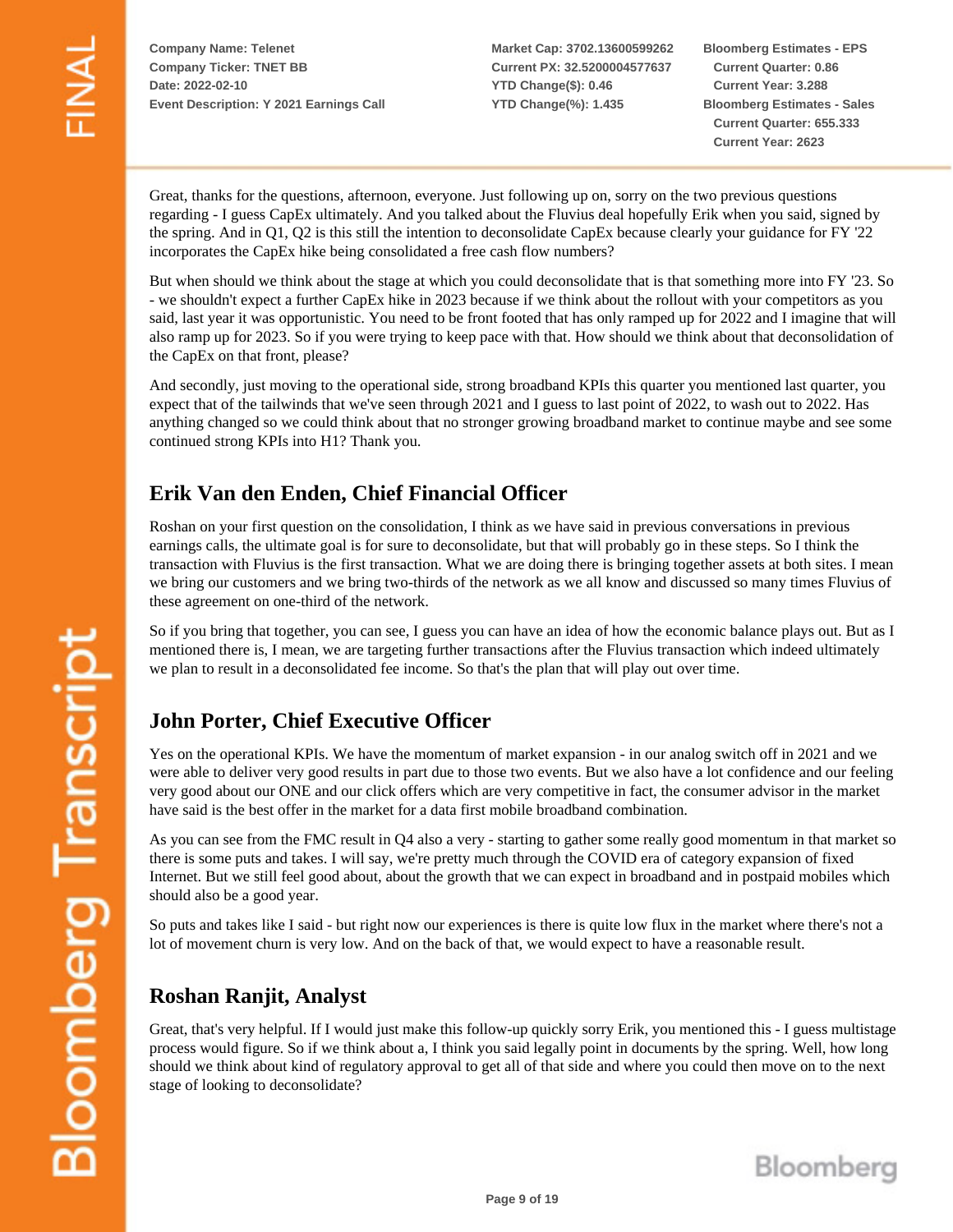**Market Cap: 3702.13600599262 Current PX: 32.5200004577637 YTD Change(\$): 0.46 YTD Change(%): 1.435**

**Bloomberg Estimates - EPS Current Quarter: 0.86 Current Year: 3.288 Bloomberg Estimates - Sales Current Quarter: 655.333 Current Year: 2623**

## **Erik Van den Enden, Chief Financial Officer**

Yes, that's the process that we are looking into Simon.

## **Roshan Ranjit, Analyst**

Roshan?

## **Erik Van den Enden, Chief Financial Officer**

Roshan, keep up there. Sorry for that. It's not necessarily given that you have to go through regulatory process. So, but having said that, of course, we are creating a company here that means that also on the operational side, we will have to bring people together, set up an organization, make sure there are ERP system. So even -- if not, necessarily, it is going to be a regulatory process, of course, for us to really get going, that will also have its throughput time. But we are ambitious on it. I mean the negotiations have taken a long time. We've taken a huge turn in momentum once we signed the MBO. We are working very expeditedly and very constructively with Fluvius, and both parties have the very strong desire to get this going as soon as we can. So we will not risk before the ventures there.

#### **Roshan Ranjit, Analyst**

Okay. That's great. Thank you.

## **Operator**

We'll move to our next question. We have Emmanuel Carlier of Kempen. When you're ready, please go ahead.

## **Emmanuel Carlier, Analyst**

Yes. Hi. Good afternoon, all. Two questions. The first one is on the free cash flow guidance. So you guide that it will be stable despite EUR100 million higher CapEx, which you disclose may be the different elements arriving to that stable free cash flow. You mentioned working capital, but maybe some other elements also play the role.

The second question is on CapEx as well. I was just wondering if you -- is it correct to state that if you exclude fiber investments, that the accrued CapEx should drop substantially in 2023, because the boost of investments, I think they are probably something like EUR8 million and that is probably -- yes, quite a big bucket that will disappear as of 2023. Thank you.

# **Erik Van den Enden, Chief Financial Officer**

Emmanuel, which investments you were referring to?

## **Emmanuel Carlier, Analyst**

The WiFi boosters.

## **Erik Van den Enden, Chief Financial Officer**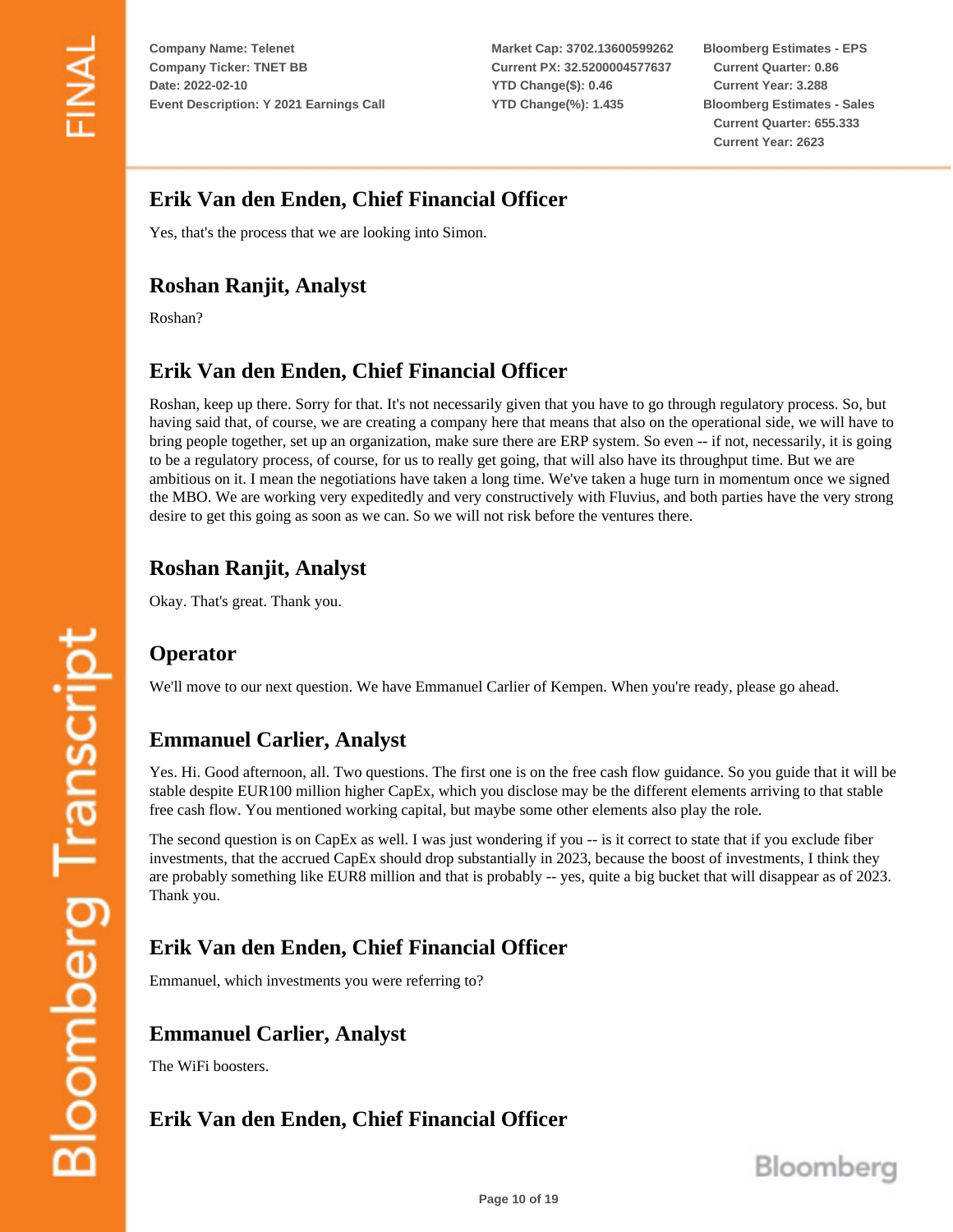**Market Cap: 3702.13600599262 Current PX: 32.5200004577637 YTD Change(\$): 0.46 YTD Change(%): 1.435**

**Bloomberg Estimates - EPS Current Quarter: 0.86 Current Year: 3.288 Bloomberg Estimates - Sales Current Quarter: 655.333 Current Year: 2623**

The boosters, okay.

#### **Emmanuel Carlier, Analyst**

Yes.

#### **John Porter, Chief Executive Officer**

Let me maybe first take the free cash flow question. So I mean, indeed we have -- I mean there's a deterioration in the operational free cash flow, which -- through working capital initiatives, we expect free cash flow to be flat. So the first answer is, we see that mitigation really through working capital. If you think about taxes and interest, those lines are relatively stable. So there is indeed, to your point, a big improvement in working capital.

And that has actually three elements. I think the first element to start with is that if you look at our working capital for the past year, so for 2021, there were some seasonal effects and kind of changes for instance in the payment schedule of taxes, that led to the fact that we have negative seasonal impacts in 2021. In other words, if you would normalize our working capital, it would have been better into 2021.

Now the negative effects that we had in 2021, they will positively impact our working capital in 2022. And also, those are not necessarily one-off impacts, like as I mentioned, the change in VAT prepayments is something going forward, it will be there anyway. That's the first element. You have some negatives in 2021 that will positively impact 2022.

The second point is that, as our CapEx spend is going up in 2022 and these payment terms are typically longer than OpEx expense, there is a bit of a natural hedge that you have in terms of the free cash flow impact, in the sense that you accrue and you account for the CapEx in the year, but some of these payments will only occur into 2023.

So that is a natural pattern that of course you also have every year. So both for 2021, there was the CapEx that we spent in Q4. Most of it will only be paid actually, I guess now. But that you also have this year and since the CapEx is going up, you have some relief going from there. And the third element is that we have been working over the past years quite strongly on -- through an organic improvements in our working capital. And this is something that we will continue. And to give you a bit of a flavor of that, for instance, inventories is something that we have reduced quite substantially over the last couple of years. We will continue to work on that.

We're basically going to pull all of the levers, so inventories is one. Receivables, we have a high percentage of our customers on direct debit. As we go more digital, that is something that we want to further improve. And also on the payable side, there are continued initiatives to drive payment terms to look for the right solutions there to manage that.

So it's really a combination of all of three, but I want to mention that of course the first elements, which I mentioned, the seasonality that is going to reverse, and also the potential working capital improvements, those should be lasting improvements. It is really only the booster of the increase in CapEx, that is kind of a somewhat a relief into 2022.

# **Emmanuel Carlier, Analyst**

Thank you. And then the second question on the CapEx.

#### **John Porter, Chief Executive Officer**

Yes, I think, for 2023, obviously, it's a bit early, since we are just discussing 2022. But when we look at 2023, excluding the fiber, we do see some moving parts. So on the one hand, we do see lower in-home connectivity related CapEx. Let's not forget that we are very close to 60% of people that have to-date WiFi boosted in the home. It's still going to be an integral part of our spend in 2022. The same also for the entertainment platform by the way.

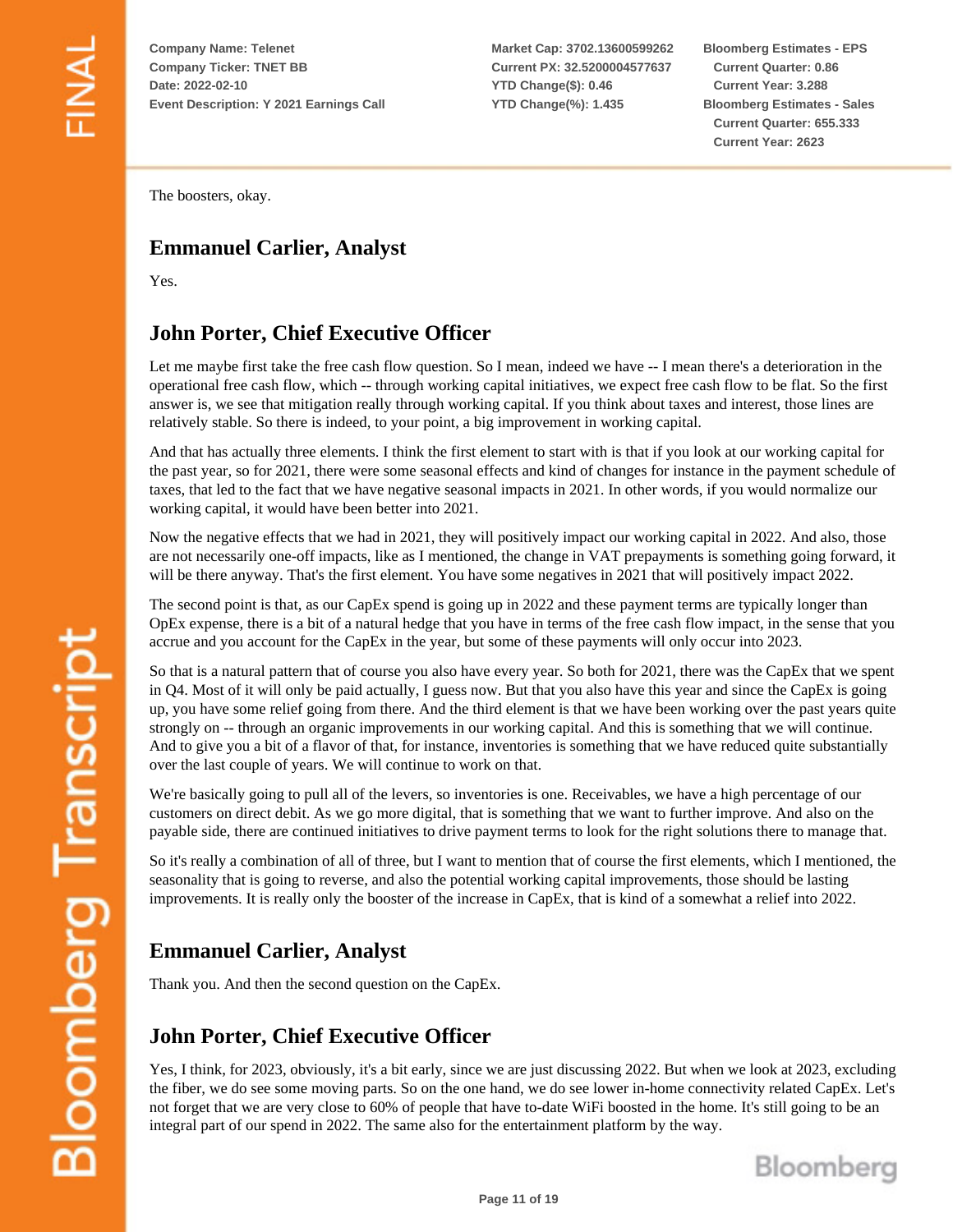**Market Cap: 3702.13600599262 Current PX: 32.5200004577637 YTD Change(\$): 0.46 YTD Change(%): 1.435**

**Bloomberg Estimates - EPS Current Quarter: 0.86 Current Year: 3.288 Bloomberg Estimates - Sales Current Quarter: 655.333 Current Year: 2623**

We're also in the last years of our development of our IT stack. So this will also tail off heading into 2023. But then of course, the big delta is going to be on the 5G. So as Erik mentioned and also previously, 5G is really a multi-year program, where obviously in 2022 we will be ramping up. We have a plan in mind. But this will be a plan that actually gets us up to 2025. So therefore, there will be more spend on 5G in 2023 versus 2022 as well. So I think on that side is probably not realistic to assume that CapEx, excluding fiber will actually drop materially in 2023.

#### **Emmanuel Carlier, Analyst**

Okay. That's clear. Thank you.

#### **Operator**

Moving on to our next question. We have Nicolas Cote Colisson of HSBC. When you're ready, please proceed.

#### **Nicolas Cote Colisson, Analyst**

Thank you. Hi, everyone. Two short questions. The first one is on prices. I wonder how much of the price rise is embedded in your 1% growth guidance. And actually, if you can give us more details about what is holding up growth, given you are certainly expecting to grow your customer base?

And my second question is that we're only a few days away from the deadline to register for the auction. Are you still confident that no one else but the three operators will show? Thank you.

# **John Porter, Chief Executive Officer**

Sure, I'll take the questions. On prices, I think history is the best guide to future performance. We can say that we have taken increases in line with the consumer price index over the last three years. With other, there have been some minor adjustments and there have been some exclusions to that, but that's generally the direction that we've taken. We did fix our plan back in October, before the exceptional inflationary environment we find ourselves in. So of course, we will be considering what we will do in that regard.

Our cycle is usually we determine these things in the spring and implement for early, early summer. So that's the time which will have a much clearer idea of that. But you can assume that based on the fact that we set our plan -- last time we addressed our plan was back in October, November, that maybe we do need to reassess it based on the current situation.

In regards to the fourth operator, the Idea [ph], I think I personally have been skeptical of that eventuality in the consumer market since the Idea was first mooted 3 or 4 years ago. Nothing has happened in the meantime to make me change my mind. In fact quite exceptionally, you're seeing most of the markets go forward, and most of the players that have acted in disruptive fashion in the consumer market are quite distracted by trying to rescue their capital exposure in markets in which they've gone into disrupt.

So not really thinking that Belgium would be a great place to lay out a couple of EUR100 million to just even create an option value for yourself. That's pretty much the price of entry given the requirements to build out 20% of the network, before you can even go after any kind of roaming or anything like that.

So consumer fourth operator, still very skeptical about that, and I haven't seen anything from -- in the government or from vendors or anything to make us believe that that's where it's headed.

And on the -- the way the auction has been set, it gives an opportunity for an industrial enterprise sort of bespoke solutions, because you can slice up the spectrum down to smaller amounts. So clearly, the auction has been retooled to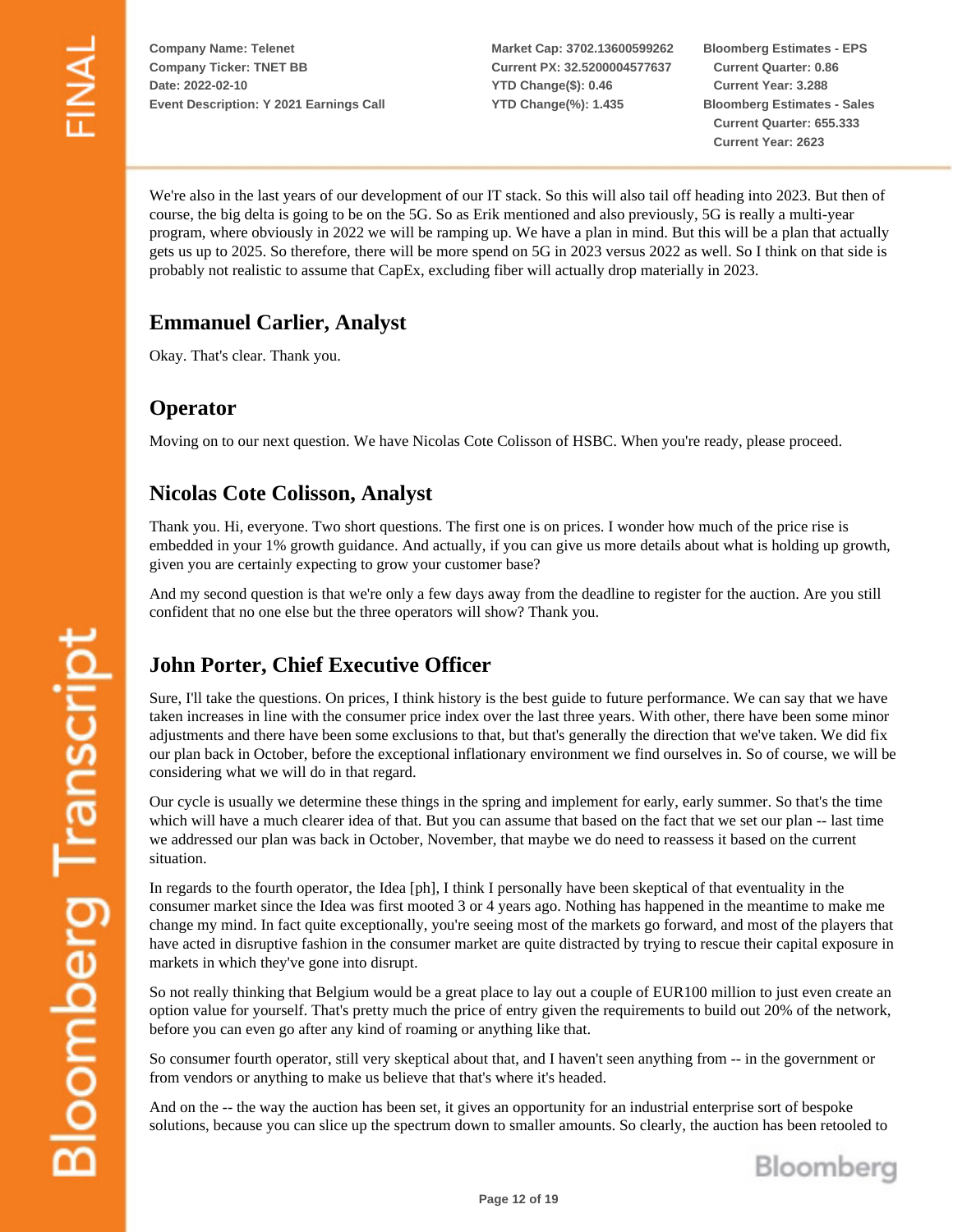**Market Cap: 3702.13600599262 Current PX: 32.5200004577637 YTD Change(\$): 0.46 YTD Change(%): 1.435**

**Bloomberg Estimates - EPS Current Quarter: 0.86 Current Year: 3.288 Bloomberg Estimates - Sales Current Quarter: 655.333 Current Year: 2623**

accommodate an enterprise new entrant. But that's crapshoot anyway, so we're not overly worried about that in terms of its impact on our return on capital.

#### **Nicolas Cote Colisson, Analyst**

Thanks. If I may just add one follow-up on my first question in prices. Do you have kind of a proportion of your revenue that would benefit from the price increases or indexation, ballpark? Thank you.

#### **John Porter, Chief Executive Officer**

Well, yes, what proportion would benefit from are you saying?

#### **Erik Van den Enden, Chief Financial Officer**

So Nicolas, I would generally -- if you look at, for example, 2021 and our pricing strategy there, we basically introduce price increases on all of our bundles, and also on some of mobile products. So in our revenue disclosure, it's probably fair to take for sure the cable subscription revenue as a line item composed of video, broadband, and fixed-line telephony that would see indexation, and also a substantial part of our mobile revenue as well. So vast majority essentially of the subscription business, and then we just exclude the other revenue and bespoke B2B out of that indexation a few.

## **Nicolas Cote Colisson, Analyst**

Got it. Very clear. Thank you.

#### **Operator**

So we move on to our next question from Ruben Devos of KBC Securities. When you're ready, please proceed.

#### **Ruben Devos, Analyst**

Yes, good afternoon. Actually two questions on a bit of a different part of your business. The first one relates to the other revenues, these are virtually flat in 2021. After a difficult 2020, your revenues were down 11%. My understanding includes various moving parts in our wholesale business, handsets, advertising. Curious if you could give an update on some of these activities and whether -- yes. Considering the flatter performance last year, you're factoring in somewhat of a late rebound, let's say to back to pre-COVID levels in your outlook for this year? That's my first question.

And then the second one is around media basically. There has been some news flow last year around this. We've had acquisition of Caviar, continued investments in Streamz. And there were also articles suggesting Telenet was interested in acquiring the commercial broadcaster in Wallonia. So, yes, I understand entertainment and content is an important pillar of your strategy. But I was wondering, whether you could give a bit of a refresh as regards to ambitions in the media sector? Thank you.

## **John Porter, Chief Executive Officer**

Erik will do the other revenues and I'll take on the media one, first off. I think we invest in media for two reasons. One is, we think we're the right owner of certain assets to really be able to accelerate value creation. I think the production

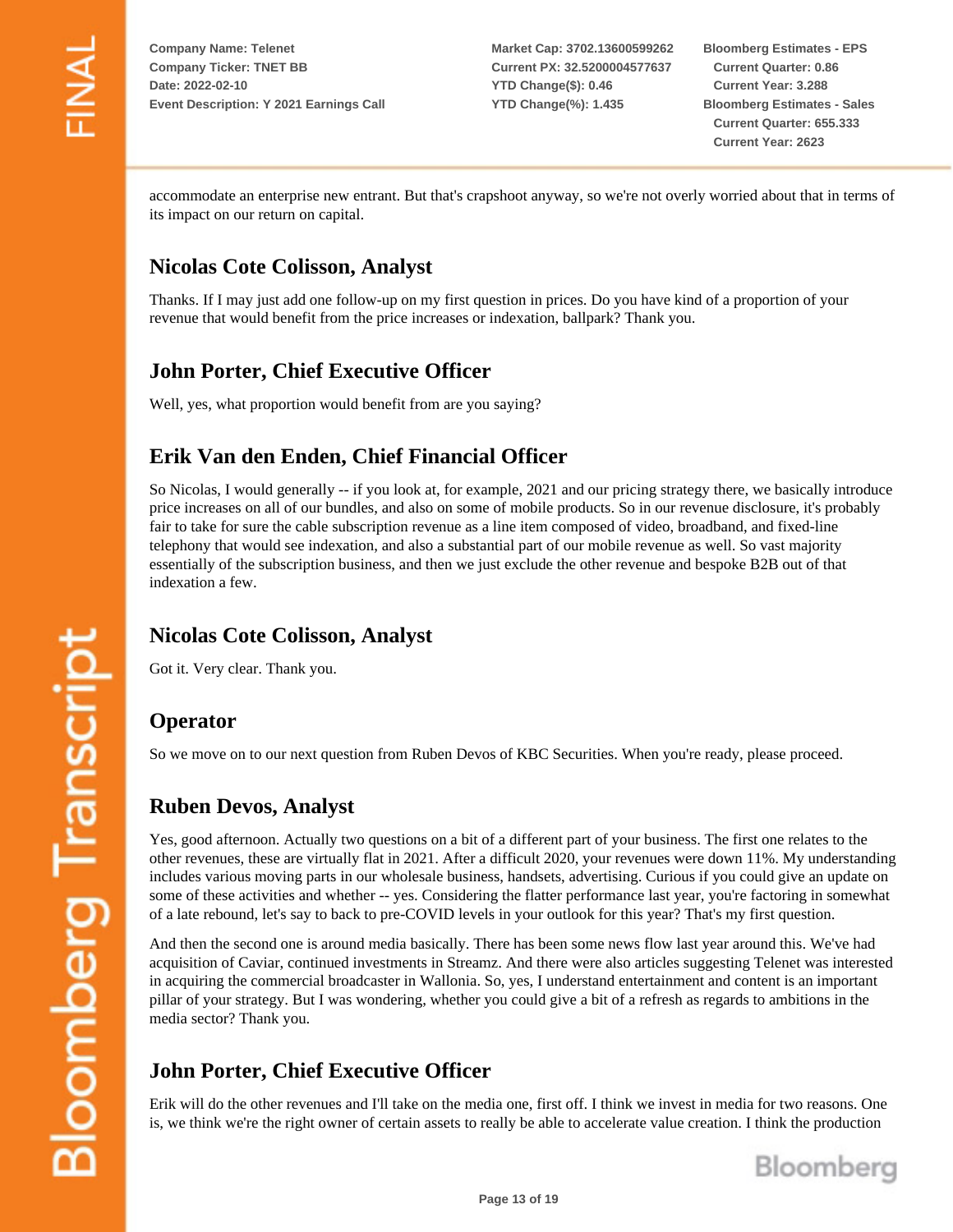**Market Cap: 3702.13600599262 Current PX: 32.5200004577637 YTD Change(\$): 0.46 YTD Change(%): 1.435**

**Bloomberg Estimates - EPS Current Quarter: 0.86 Current Year: 3.288 Bloomberg Estimates - Sales Current Quarter: 655.333 Current Year: 2623**

sector is a very good example of that. Without being too specific, I can tell you that production assets that we own and the new one in Caviar, we had an extremely performing year. We don't consolidate all of that. So there is no visibility. But we're very happy with where that business is. But it also -- the businesses gave us more control of our own destiny and build more value back into our core entertainment offering.

Entertainment for us is a sustainable differentiator in the market. My position is if you're blemish and you care about television at all, then Telenet is clearly a far superior offering in the market and we want to sustain that position.

Still 88%, I think of one new additions are taking a television product from us. So the deterioration in television as our part of our CDP, that you've seen in some -- particularly in some Anglo-Saxon markets, we're not seeing those yet. Also with our investment in Streamz, having that production capability sitting behind it and also in our broadcast asset is really puts us in a really great shape to maintain that local champion position that we have both across paid D2C and broadcast.

So that business overall is I think, Erik alluded to, is growing. There is a good rebound in advertising revenue in SBS and in our digital offerings of PlayGo et cetera. And we expect that to continue into this year and beyond. So there is synergy between the assets, there is growth and value creation in the assets individually. But also there is sort of residual halo effect of not being telco, we're being more of a sort of full service provider and bringing the brand equity that we enjoy through the broadcast entity through Streamz and through being the champion of not just Flemish but international TV as well in D2C space.

#### **Erik Van den Enden, Chief Financial Officer**

And little bit to that point, so some of the media activity gets consolidated in our accounts, like De Vijver Media business for example with Woestijnvis and SBS. Some of that activity like Caviar and Streamz does not get consolidated, because we don't have a controlling stake in the entities. The idea we have also is -- as John already alluded to it, we will be hosting a Capital Markets Day in June. So there I think is the right time also to give some more color on our media strategy, but also provide a bit more color on these businesses. Even though those numbers may not be fully consolidated and reflecting that they're not consolidated accounts. It does give you -- it should give you then a good picture of the total weight of media in our business, which has continued to grow quite nicely, as John just mentioned.

#### **John Porter, Chief Executive Officer**

I will say we spent about two minutes, thinking about RTL, in the South of the country, in the context of potentially being involved with VOO, but that was never really on our radar screen.

## **Erik Van den Enden, Chief Financial Officer**

Ruben, on the other revenue, so if you look at 2021, you have two offsetting trends because of course the revenue comprises quite a bit of category. So in one hand, we had a very nice top line increase and revenue increase in DVM, and there was both -- because as you know DVM is the combination of first time business there, so both performed well. So SBS recovered from the implosion of advertising revenue, but also grew nicely to top line. So that's positive. But that's in the overall, other revenue bucket was offset by a continued decline on interconnect revenue. So interconnect revenue, it's something that has been declining for many years. We saw an acceleration as part of the COVID crisis into 2021 and that just continues.

Now as we know, interconnect revenue for the interconnect business is margin neutral. So that decline of the top line does not manifest itself in EBITDA. Actually, on EBITDA it's slightly flat, but of course on the topline, there that is fitting.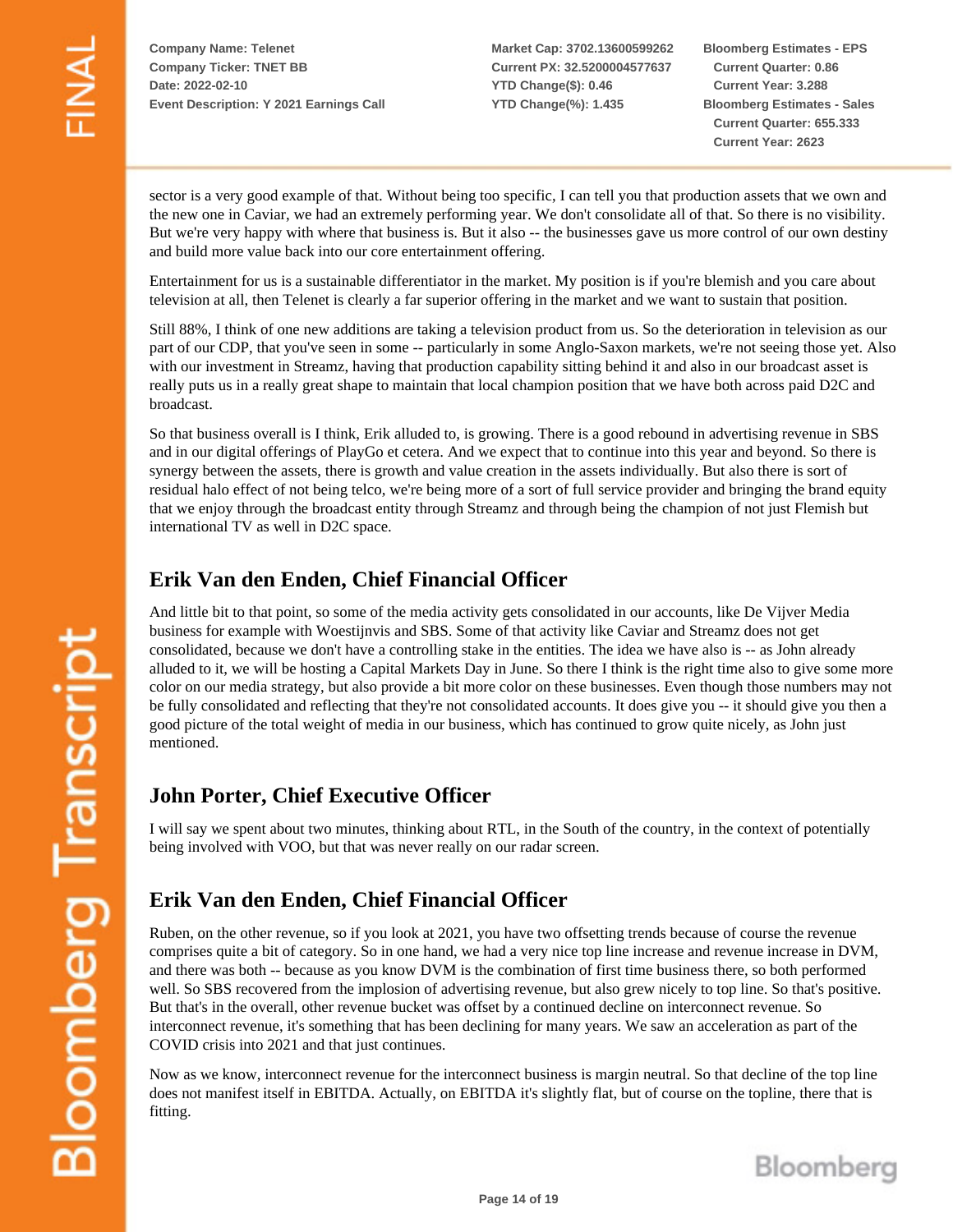**Market Cap: 3702.13600599262 Current PX: 32.5200004577637 YTD Change(\$): 0.46 YTD Change(%): 1.435**

**Bloomberg Estimates - EPS Current Quarter: 0.86 Current Year: 3.288 Bloomberg Estimates - Sales Current Quarter: 655.333 Current Year: 2623**

Third element with that, is that also the roaming revenues. Although they are a bit better than 2020, so there was an increase in roaming revenues. Of course, still remain compressed to the levels that we have seen before the pandemic.

So again, if you take all three in the mix, as you noted very correctly, that that's about flattish. For 2022, we expect individual trends to continue. So John already said, we continue to grow our -- or we expect to grow our media business. But on the flip side also, interconnect is expected to continue to decline. So those are the kinds of trends that will persist.

#### **Ruben Devos, Analyst**

All right. Thank you very much.

#### **Operator**

At this time our next question comes from David Vagman of ING. When you're ready, please proceed.

#### **David Vagman, Analyst**

Yes, Good afternoon, everyone. Most of my question has been answered. But just a quick follow-up on the working capital. To which extension of the working capital inflows of 2022 should be -- should reserves are not in the coming years. I think, Erik, you provided past of the year reserve, but if could add some color on that.

And then secondly, also follow-up on the pricing. Let's say -- I understand that in the past, it was basically close to CPI to inflation, though inflation is clearly has accelerated. So one, could you -- would you feel like you would have to put yourself lower than inflation or close? So what is your thinking? Thank you.

# **Erik Van den Enden, Chief Financial Officer**

Yes. So David, maybe I'll take the pricing question first. I mean pricing is something -- so we take a lot of circumstances into account and which we believe from time to time. So I mean, this is of course, we are in a fluid situation, this is very clear. I think you see the economical parameters, including inflation, but also parameters evolving quite rapidly. I think central banks to large extent, total inflation was going to be temporary. It's clear that now it's become to start a little bit more structural.

So when and if we take pricing decisions, then we evaluate it quite regularly. We will take these macro-economical circumstances into account. Of course, we'll also look at our own business, where we've already talked about the wage inflation of 3.7% or 3.6%. Clearly, there's pressure on electricity, but we'll bring it together with the commercial reality of the business where we stand and then we'll take decisions. But that's too early to comment right now.

And the second question I think was more on the working capital side, still, where I think the question was, to what extent working capital is sustainable and will evolve into the future? I think two things. First of all, we had these one-off effects into 2021. To be honest, working capital, if there is one thing that is really complex and where they play a lot of elements, it is probably deadline. So I wouldn't exclude that going forward on a year-to-year basis. We are going to see this kind of one-off sort of things that move from one year to the other. But I think on the long run, what we really try to do and what we have been doing is structurally improve what we call core working capital. Core working capital being the combination of receivables, payables and inventories, and there we have structural programs in place. So that, we will continue to pursue.

## **David Vagman, Analyst**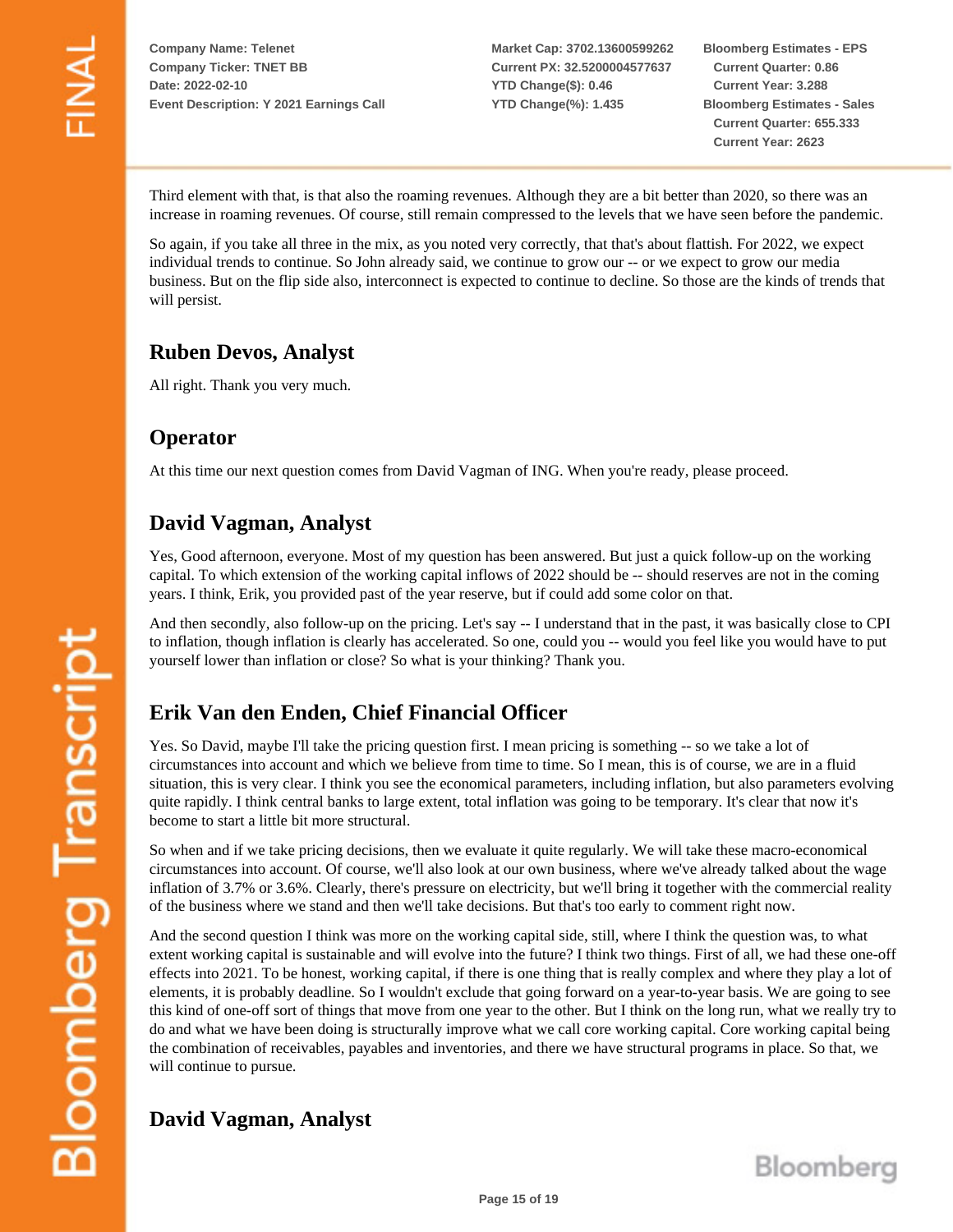**Market Cap: 3702.13600599262 Current PX: 32.5200004577637 YTD Change(\$): 0.46 YTD Change(%): 1.435**

**Bloomberg Estimates - EPS Current Quarter: 0.86 Current Year: 3.288 Bloomberg Estimates - Sales Current Quarter: 655.333 Current Year: 2623**

Is it possible to give any quantification of any figures that we might have in 2023 for instance? Or it's too early?

#### **Erik Van den Enden, Chief Financial Officer**

No, that is little bit too early, because I mean needless to say that the CapEx element is of course an important driver to it. So I mean, even -- to be honest, timing of CapEx within the year, even if you're spending the same amount of money, if you spend it in Q2, obviously the impact on working capital is completely different than if you spend in Q4. So even timing are things that are very difficult to forecast. So we won't be able to do that.

#### **David Vagman, Analyst**

Thank you. Thank you, Erik.

#### **Erik Van den Enden, Chief Financial Officer**

Welcome.

#### **Operator**

And at this time to check in with our presenters, would you like to continue or shall I hand over to conclude the event?

#### **Erik Van den Enden, Chief Financial Officer**

I think we can probably still take one of the questions and then we can wrap it up for today, if that's fine.

#### **Operator**

Excellent. Our next question comes from Yemi Falana of Goldman Sachs. When you're ready, please proceed.

#### **Yemi Falana, Analyst**

Good afternoon, everyone. A few questions from me. Firstly, on pricing. Could you provide some color on the mechanism of price rises? The customers have the opportunity to churn when a price rise is announced, or are these rises embedded in contract terms?

And secondly, apologies to come back to CapEx. But it seems like you flagged a number of upward cost pressures from 5G to fiber and deducting CapEx. Could you perhaps elaborate on areas of the capital envelope beginning to fall away, both into next year and longer term? Thank you.

#### **John Porter, Chief Executive Officer**

Look, on the price rise, we don't have customer contracts. And that's proven to be a very good strategy for us over the years. The full customer churn in this market is well into the -- for us, well into the mid-single digits, which is extraordinarily low. I think the company has a fantastic legacy of very strong customer engagement and really proven our metal and our loyalty through the overall quality of the service experience and the innovation around the product categories.

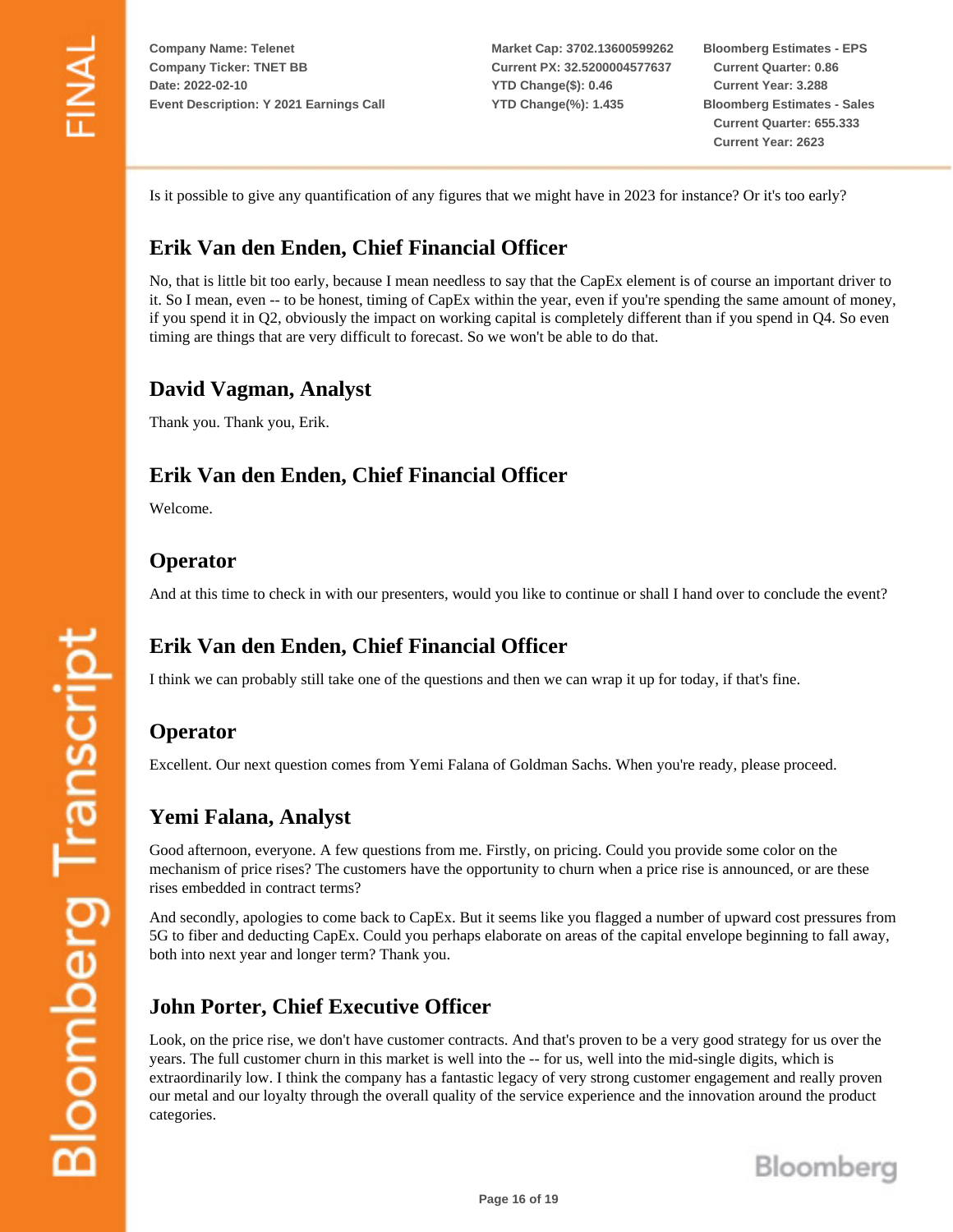**Market Cap: 3702.13600599262 Current PX: 32.5200004577637 YTD Change(\$): 0.46 YTD Change(%): 1.435**

**Bloomberg Estimates - EPS Current Quarter: 0.86 Current Year: 3.288 Bloomberg Estimates - Sales Current Quarter: 655.333 Current Year: 2623**

So we by -- in the past few years, like I said history is a good guide. When we have stuck reasonably to the Consumer Price Index, we've experienced, although a tick down in net promoter score, we have not really experienced much churn, despite the fact that we don't have customer contracts. What we do have is a lot of data and a real willingness to right-size customers, or to have innovative ways for customers who are feeling price pressure, to adjust their service levels to reflect what they want to do. And we have just over EUR30 broadband service and we have a EUR15 mobile service. So if you need to get your overall bill down to EUR40 level, EUR40, EUR45, you can do it.

That being said, obviously, what our ARPU is, pushing EUR60 a month. So people are opting in for higher levels of service and more service, so. We do try to cover a lot of ground with our product solutions, where we are very performant at the higher end of the market due to the quality of service that we provide. But we are providing more and more features and options for single-pay, stand-alone broadband, standalone mobile, which are also substantial features, standalone TV, which are substantial features of our offerings, so. It's quite a complex environment that we try to optimize when we do take rate, and I think we've done a pretty good job.

Erik, do you want to?

#### **Erik Van den Enden, Chief Financial Officer**

Yes. I think on the CapEx point, Yemi. So I think Emmanuel had a similar question earlier during the call. And so when we look at 2023, we will be seeing some moving parts. On the one hand, there will be a decrease in CPE-related CapEx, especially from in-home connectivity, but also our entertainment platform spend. Then IT, as we mentioned that, we are in the final year, this year of our IT modernization project after three years, so that one is going to trend down as well.

Of course, there will be 5G as an offsetting factor. 2022 is just the first year of a multi-year program of 5G, which is expected to be completed by 2025. So that will be an offsetting element. And then of course, fiber, this is really the area where we will continue to develop discussions with Fluvius. And as we discussed, it's certainly hasn't really changed on our site, which is, first of all, getting to an agreement with Fluvius on this fiber network of the future for Flanders. Secondly, also to open the partnership for additional investors, so that we actually have the optionality to further of deconsolidate this NetCo vehicle, once we have gone through the separation from the ServCo, as could be as you know. It's all fully integrated, but the idea is really to separate it out into a Netco vehicle and to have it off balance sheet autonomous structure.

#### **Yemi Falana, Analyst**

Thanks very much.

#### **Operator**

We'll move on to our final question from James Ratzer of New Street Research. When you're ready, please proceed.

#### **James Ratzer, Analyst**

Yes. Thank you very much. I have two questions, please. So first one is on your tower market review. I don't think we've had any questions on that yet. So it'd be interesting to get an update on your thoughts there, because I think in the past you'd hinted that a sale of towers might be linked to a corresponding transaction on the other side, which I think a lot of us have taken as the VOO acquisition, given that that's now not going ahead with yourselves. Does that change your thinking on the towers? And -- I mean if it isn't, and you're still willing to go ahead with the sale, how should we think about how you would use those proceeds? Because it'll clearly take your leverage likely down towards or below the bottom end of your range. And so could we expect an incremental return of cash to shareholders?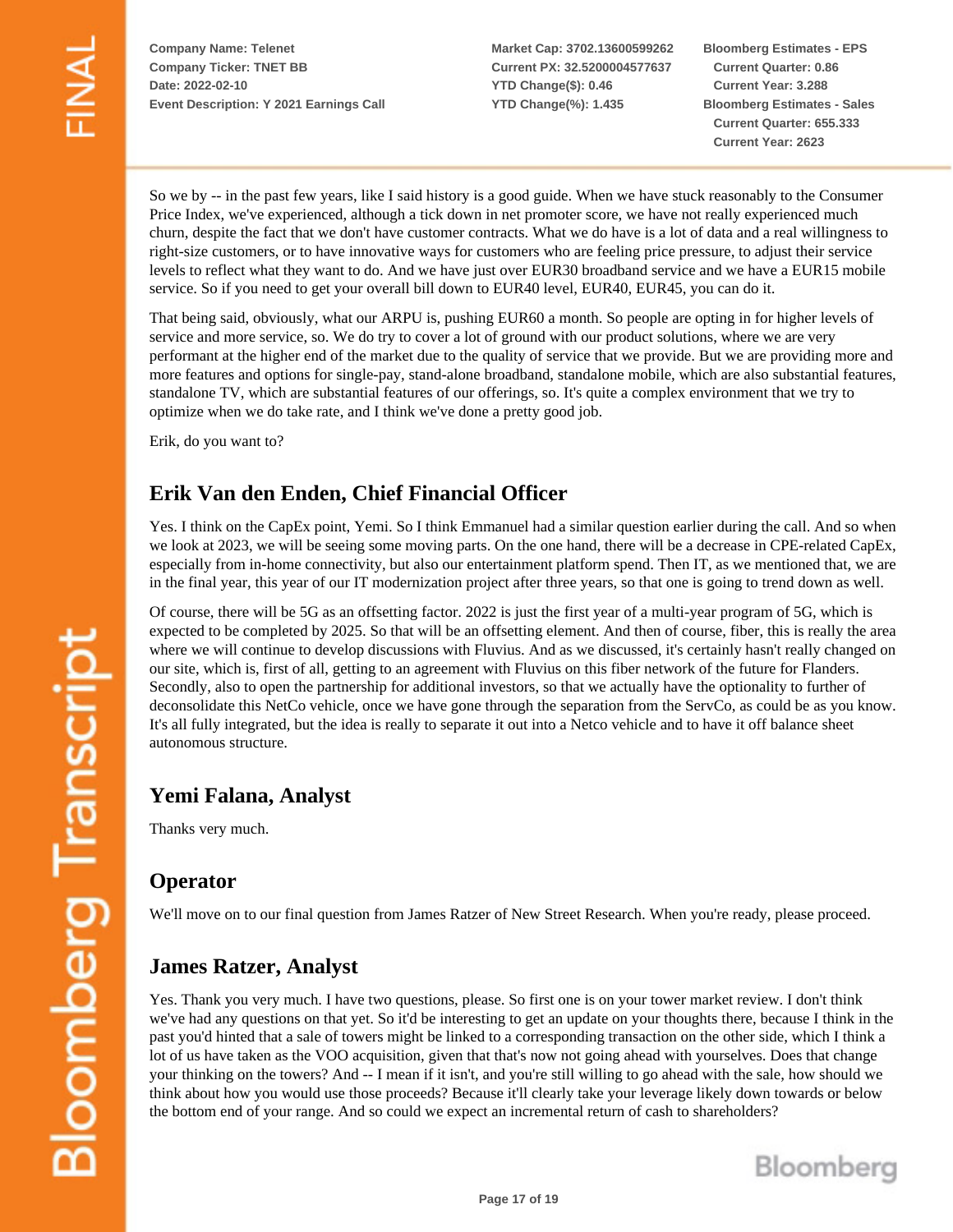**Market Cap: 3702.13600599262 Current PX: 32.5200004577637 YTD Change(\$): 0.46 YTD Change(%): 1.435**

**Bloomberg Estimates - EPS Current Quarter: 0.86 Current Year: 3.288 Bloomberg Estimates - Sales Current Quarter: 655.333 Current Year: 2623**

And then secondly, just love to get an update on how you're seeing the B2B market at the moment. If we exclude some of the accounting adjustments you flagged to revenues, that has been roughly flat year-on-year. I mean, are you seeing signs that spending could recover in 2022, or do you think that markets remained structurally quite competitive and tough? Thank you.

## **Erik Van den Enden, Chief Financial Officer**

James, maybe first on the towers, so we are conducting a strategic review. So what we said in the past is that VOO would be good use of proceeds, but we've also always said that is part of our broader strategic agenda. I mean we have already at length discussed also the venture that would bring to do with Fluvius. And again, we took VOO, the Fluvius transaction VOO all in the mix. So for sure the towers was not directly linked to the VOO transaction, which means that it has merits on its own.

So in terms of strategic review, we are quite advanced in that. We're happy to see that there is clearly a lot of interest and the market is still very, very strong and that there is a lot of interest for these towers. So we really expect the exercise to be completed by the end of Q1, hopefully with a good outcome.

#### **John Porter, Chief Executive Officer**

Yes. And on the B2B markets, we are a challenger in the B2B market. So we're not as vulnerable to value deterioration in some of the more -- the incumbents, sort of, or those with incumbent like market shares are experiencing, particularly in the large enterprise market, where every time a deal comes up, the large enterprises are leveraging both technology and competition to push their cost down.

We are very strong in SOHO market, which performs essentially like the residential market. Prices can increase, new services can increase and overall value in SOHO market continues to increase.

In the SME and the LE market, we're sitting at sort of 20% to 25% market share. We still have a lot of upside and we're confident that through the expansion of our ICT capabilities into managed services, better cloud and managed security propositions, that we can continue to be a leader in the transformation that's going on in the SME and the LE market.

Like I said, the incumbents are defending traditional wide area network technologies and these kinds of PABX services and these kinds of things which are under pressure from digital technology transformation. And as a challenger, we're trying to make that happen. So it's a plus for challenger, it's a negative for incumbent. And I think we're on the right end of that equation, and so looking forward. With some investment and -- we have a leadership change in our B2B business as well. Looking for some real upside there.

#### **James Ratzer, Analyst**

Thank you. Quick just for Erik. (Technical Difficulty) we hope the process would conclude successfully on the towers. Does that mean that's per se on an outright sale? And if so, how should we think about use of proceeds from that? Thank you.

#### **Erik Van den Enden, Chief Financial Officer**

Yes. There could definitely be one of the outcomes. So I mean that is one of the options that we are definitely investigating. And again, we see strong demand. So there could well be. On the use of proceed, James, I think that is -- I mean, there's a couple of very balls in the year. I mean, we have as we already mentioned, right, there is the tower review, there is of course also the transaction with Fluvius et cetera. So there's many different things.